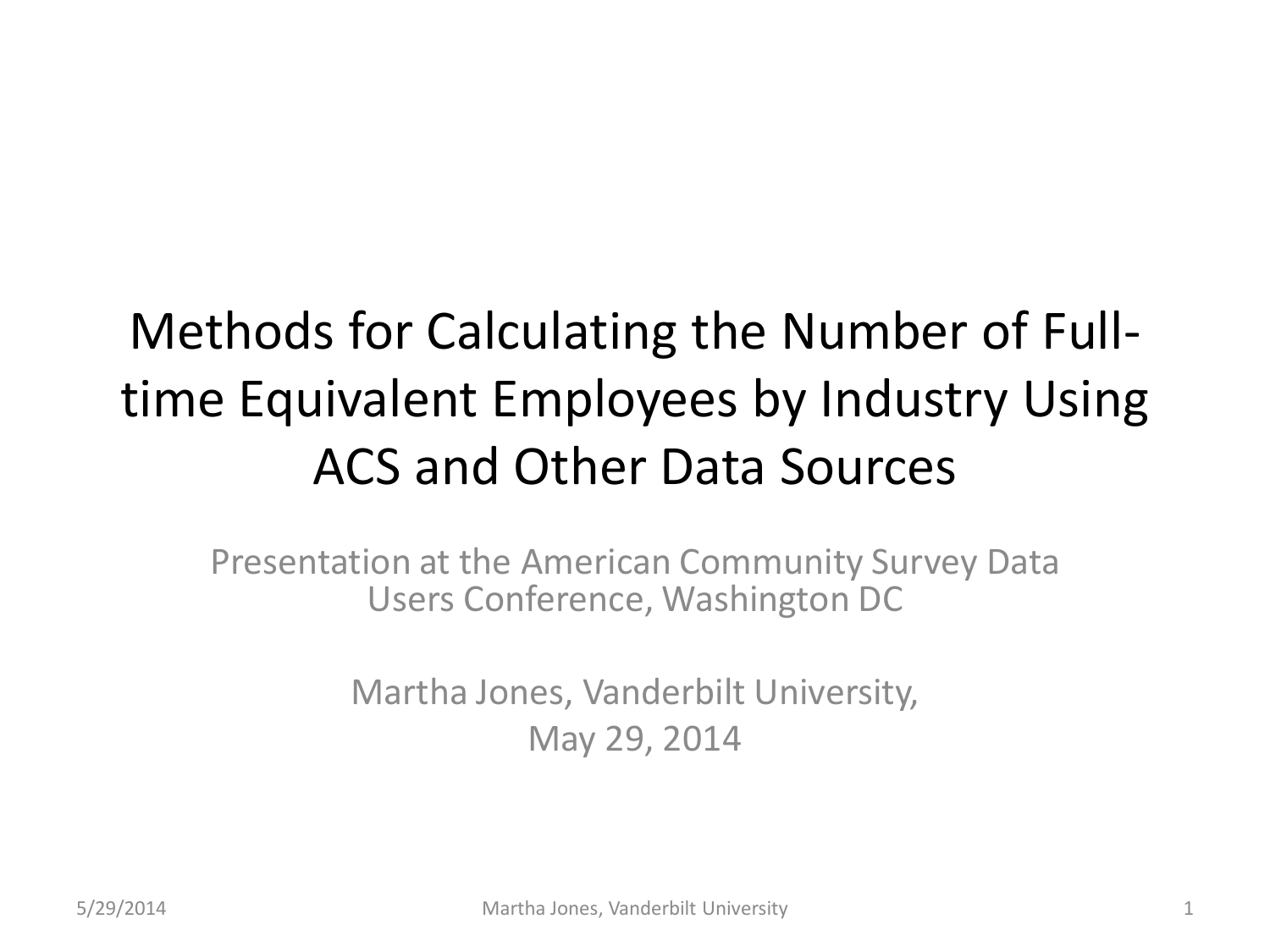### Issue and Research Question

- Issue: Many denominators require calculating the number of full-time equivalent (FTE) employees
	- But most states do not collect employees' hours worked from employers.
- Research question: For these states, what's the best possible data source and calculation method to estimate FTE employees?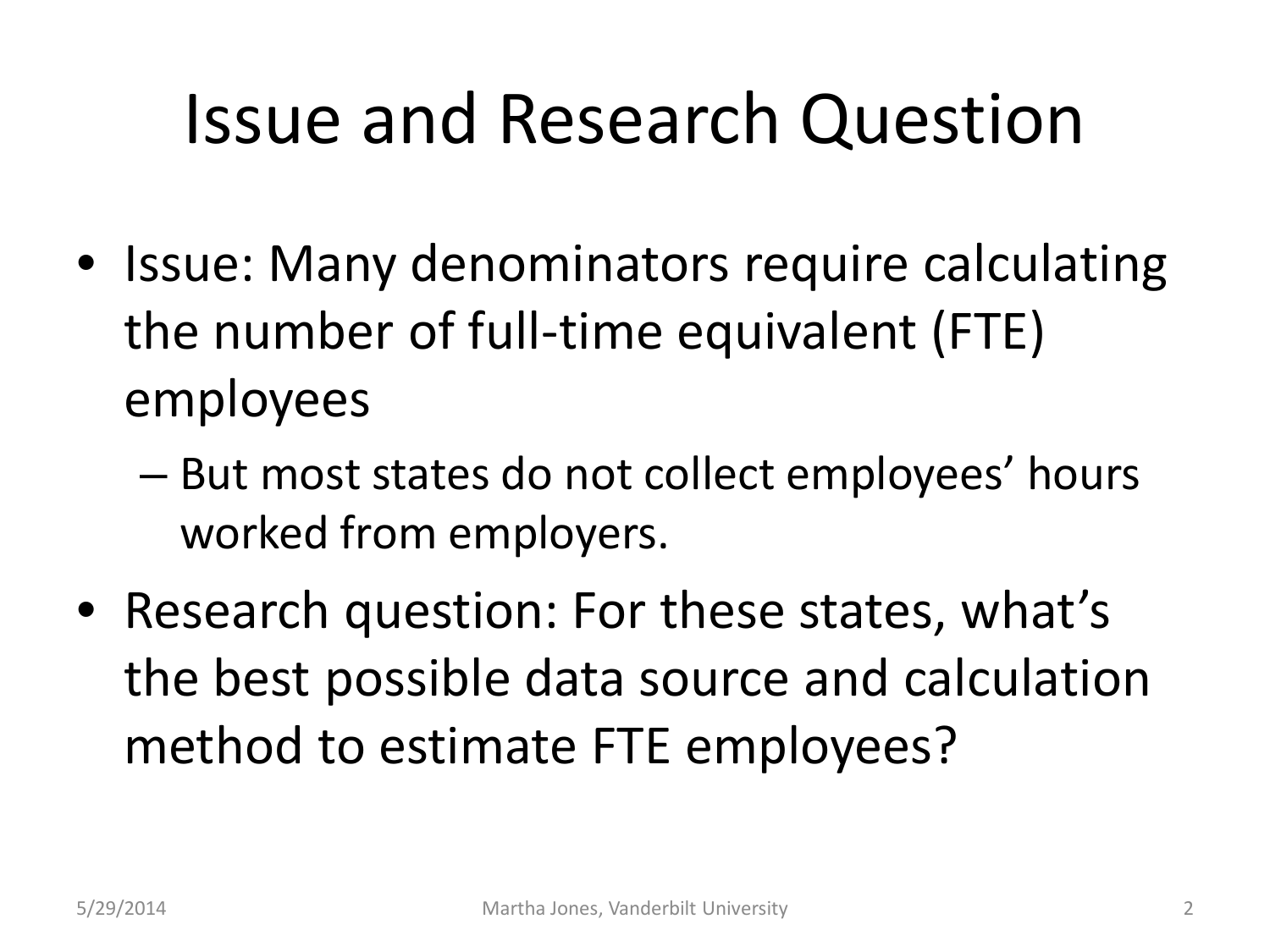# **Outline**

- Motivation
- Proposed data sets
- Methods
- Criteria for an FTE employee denominator (injury and illness incidence rates)
- Compare various data series for
	- Employees, FTE Employees, Adjustment Ratio (FTE / Employees)
	- using data from CA, WA, US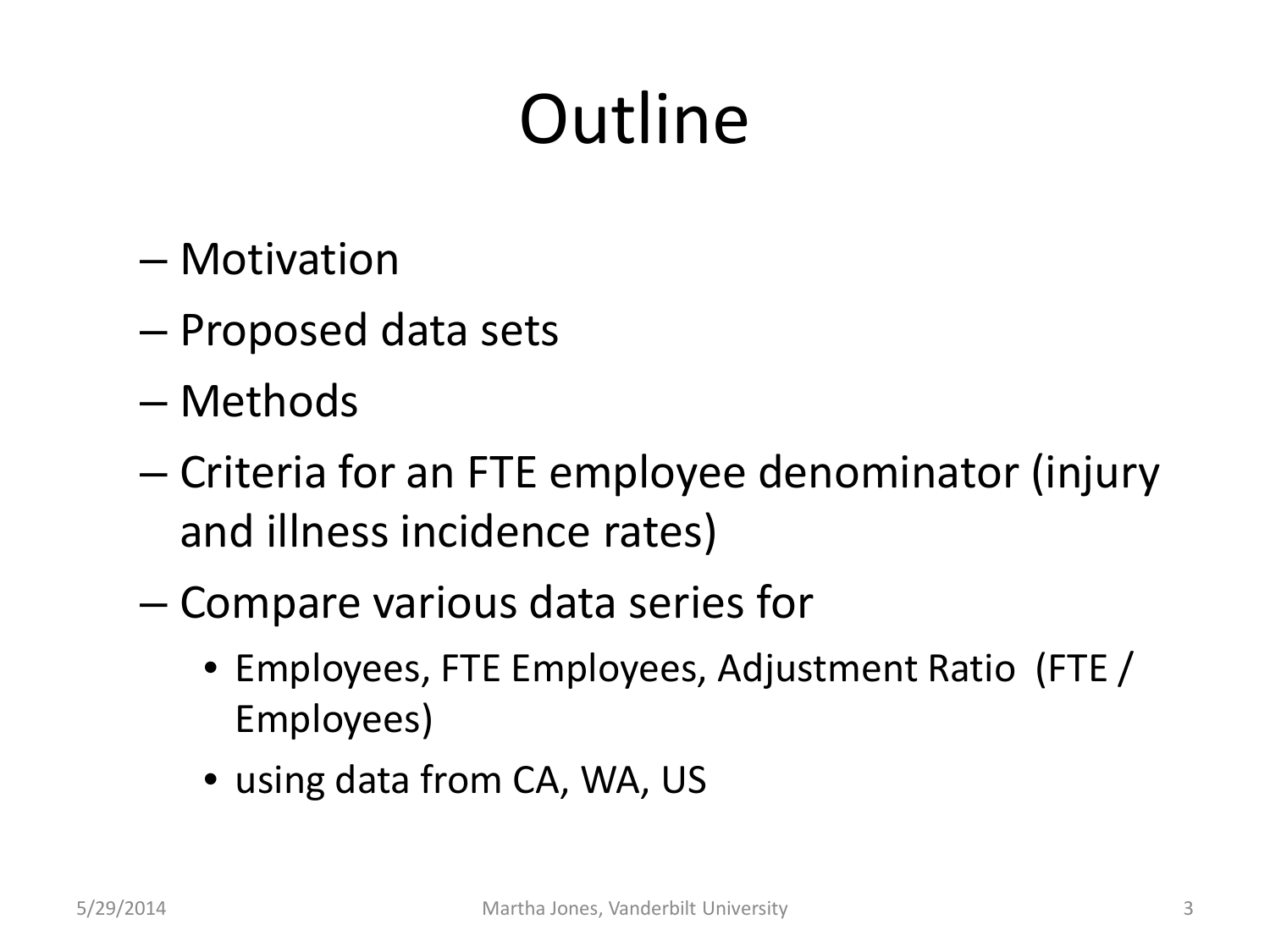### Example of an incidence rate using an FTE denominator

- *# Injuries and Illnesses # Full-time equivalent employees (FTE)*
	- *x* 100 = Rate per *100 FTE =*

• BLS Survey of Occupational Injuries & Illnesses (SOII) incidence rates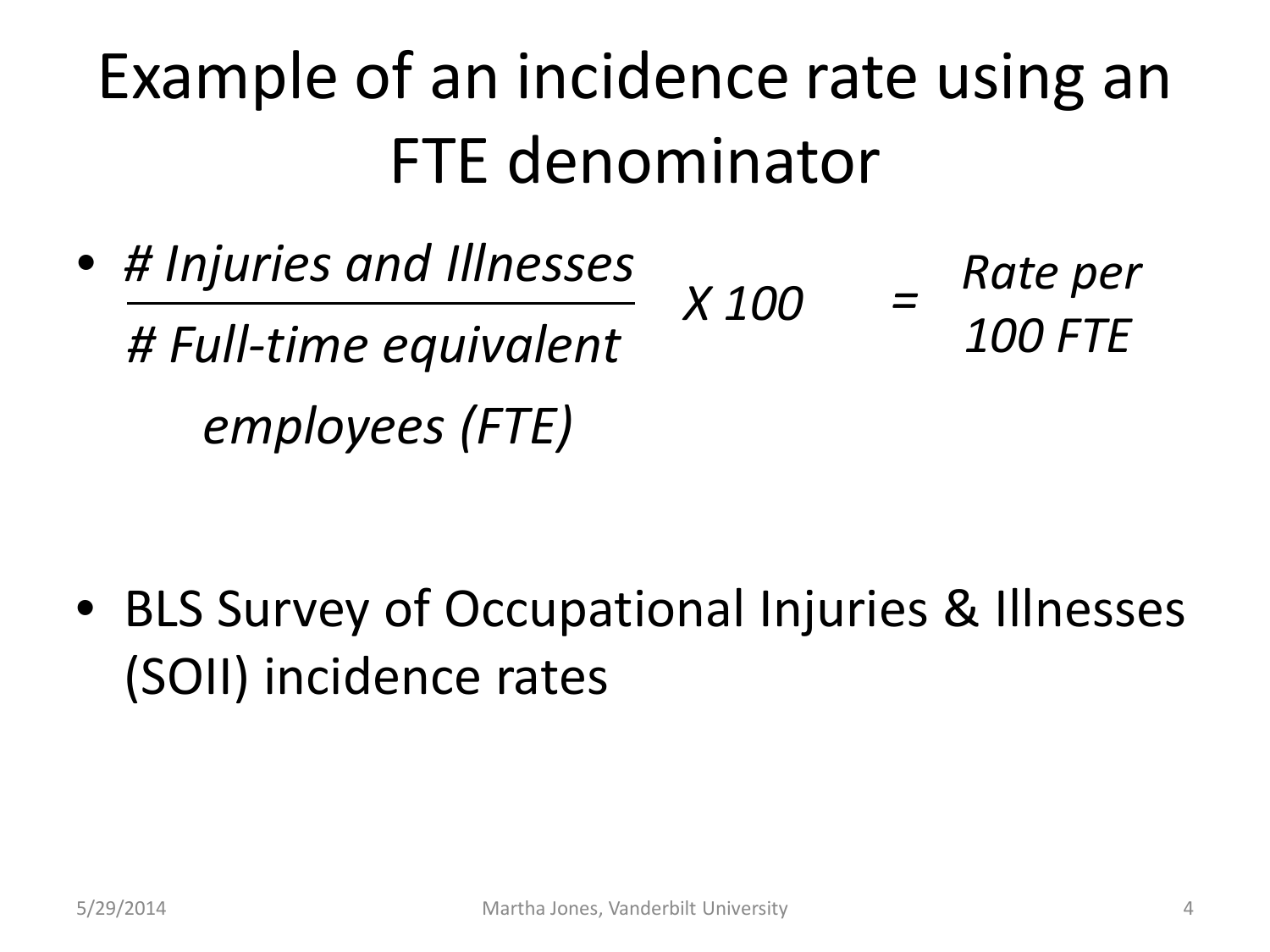## FTE Employee Counts

- FTE = Total Hours Worked/2,000 hours
	- $-2,000$  hours = 40 hrs/wk x 50 weeks/year
- FTE provide more meaningful incidence rates
	- 100 employees, all working 20 hrs/wk, had 5 injuries

5 Injuries 
$$
X100 = 5
$$
  
100 Employees

*X 100 = 5 5 Injuries 50 FTE Employees X 100 = 10*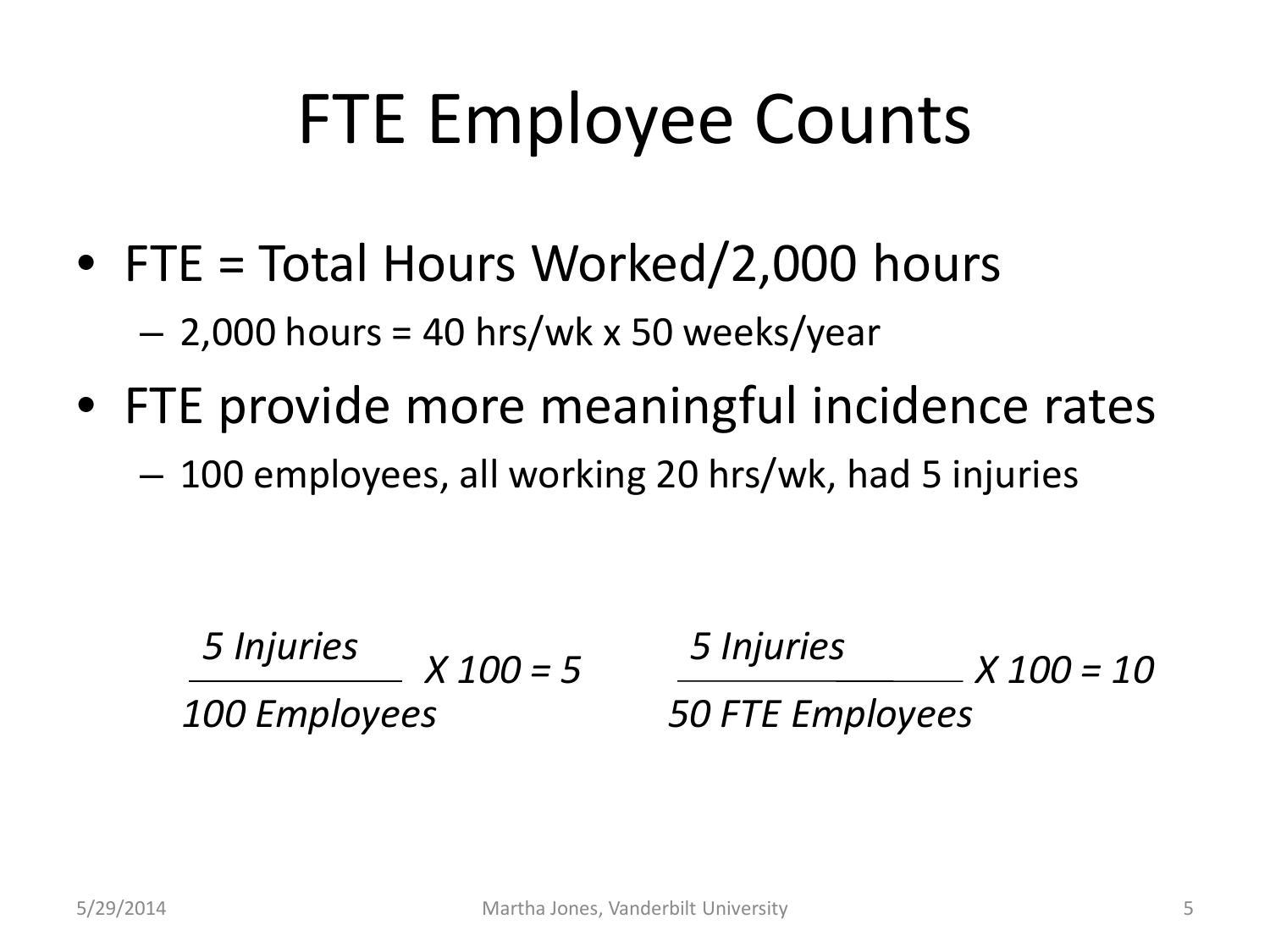#### Why states might want to calculate their own injury and illness incidence rates

- 1. Provide better information to employers for injury and illness prevention purposes (BLS data are published at the industry level only)
- 2. Target employers in high-hazard industries for Occupational Safety and Health Administration (OSHA) inspections
- 3. BLS SOII illness and injury rate undercount are SOII incidence rates too low?
- 4. Some states would like to calculate rates at the sub-state level (BLS data are at the state level)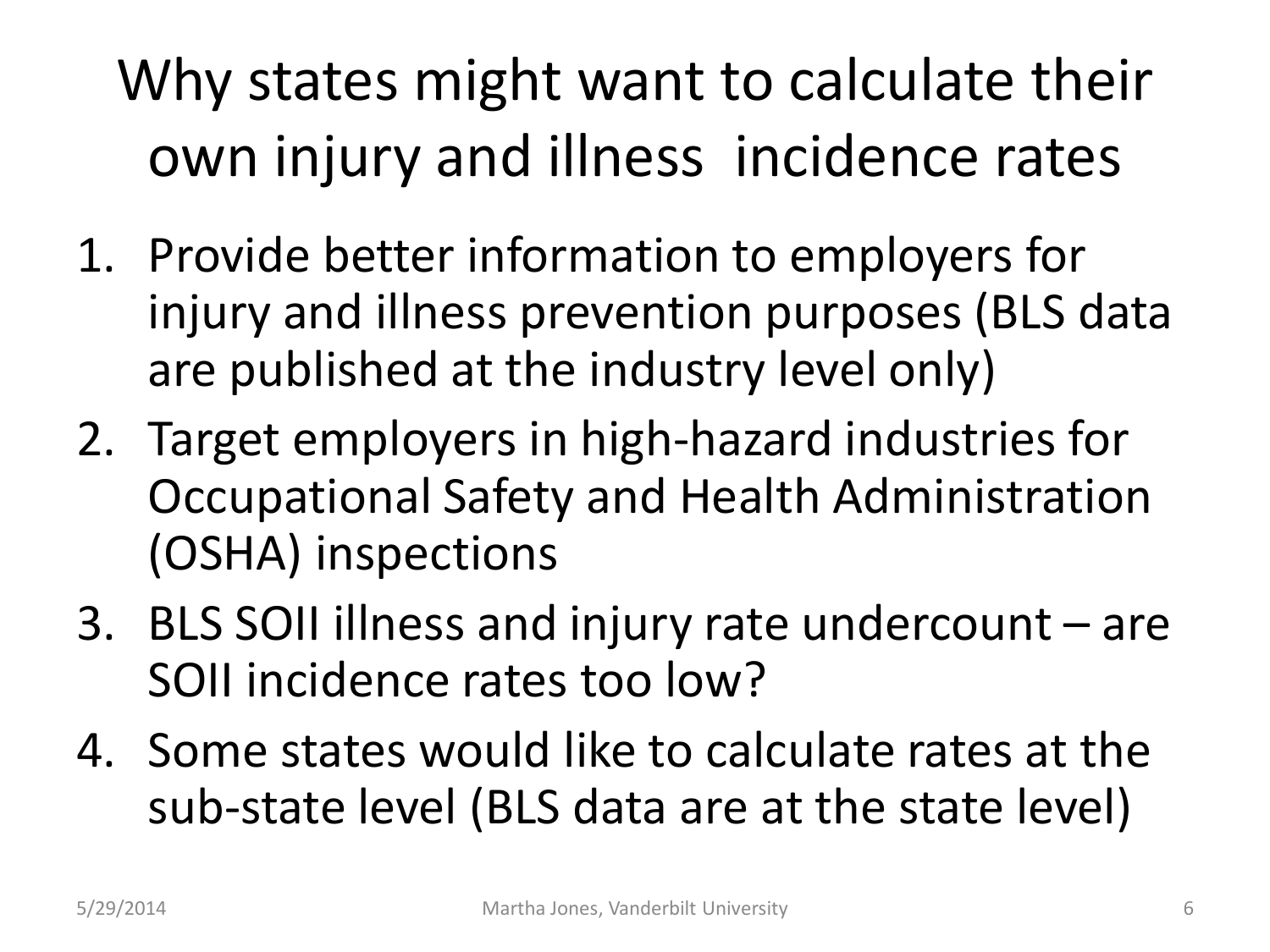#### BLS, California injury & illness counts, 2008-11

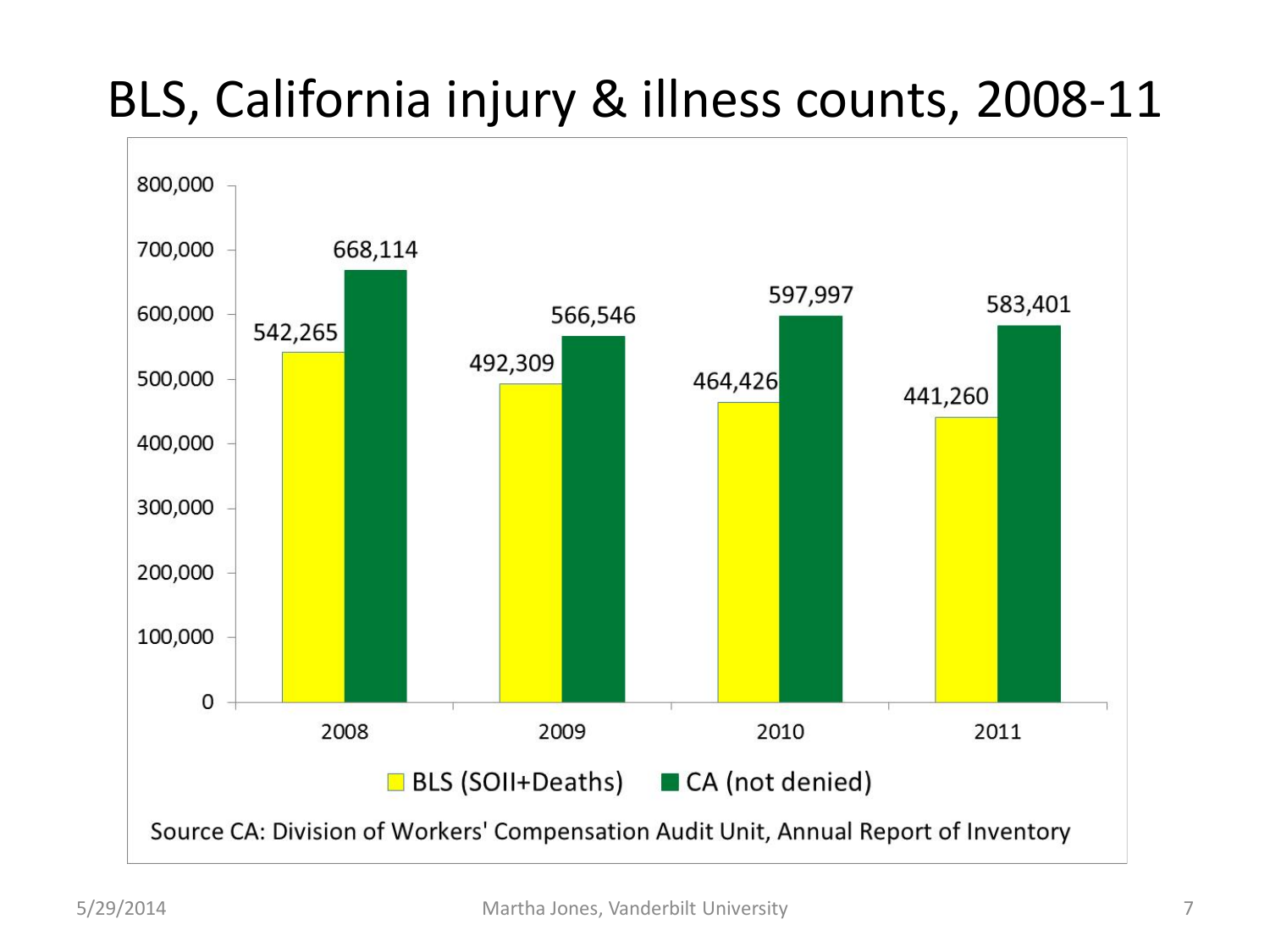# Calculating Full-Time Equivalent Employees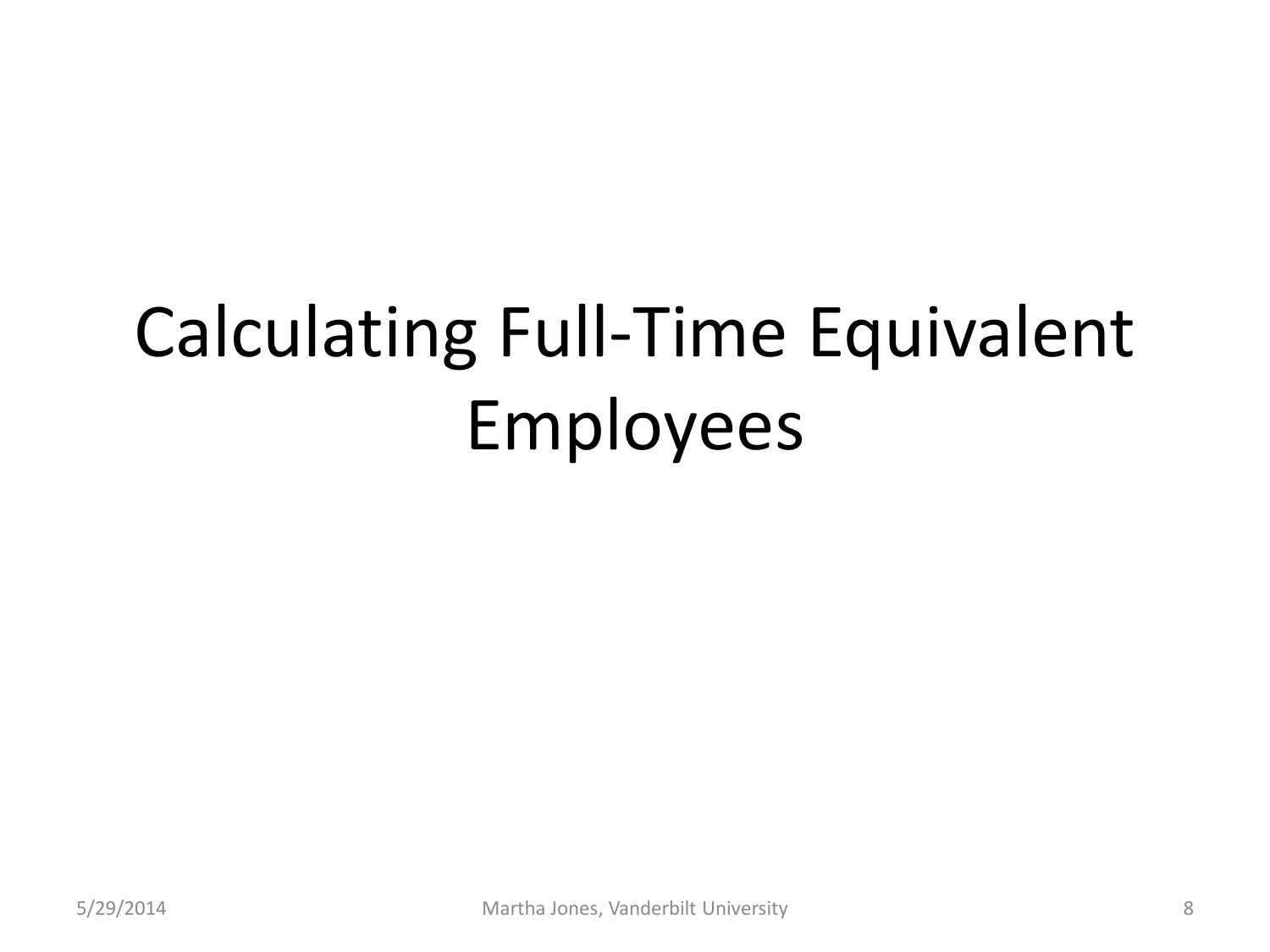## Data Sources on Employment and Hours Worked

Employer data:

- Quarterly Census of Employment and Wages (QCEW)
- Current Employment Statistics (CES)
- BLS Industry Productivity Studies (IPR) national data only; based on CES and CPS

Household data:

- American Community Survey, Public Use Micro Sample (ACS PUMS)
- Current Population Survey (CPS) monthly
- CPS Annual Social and Economic Supplement (CPS ASEC, March CPS)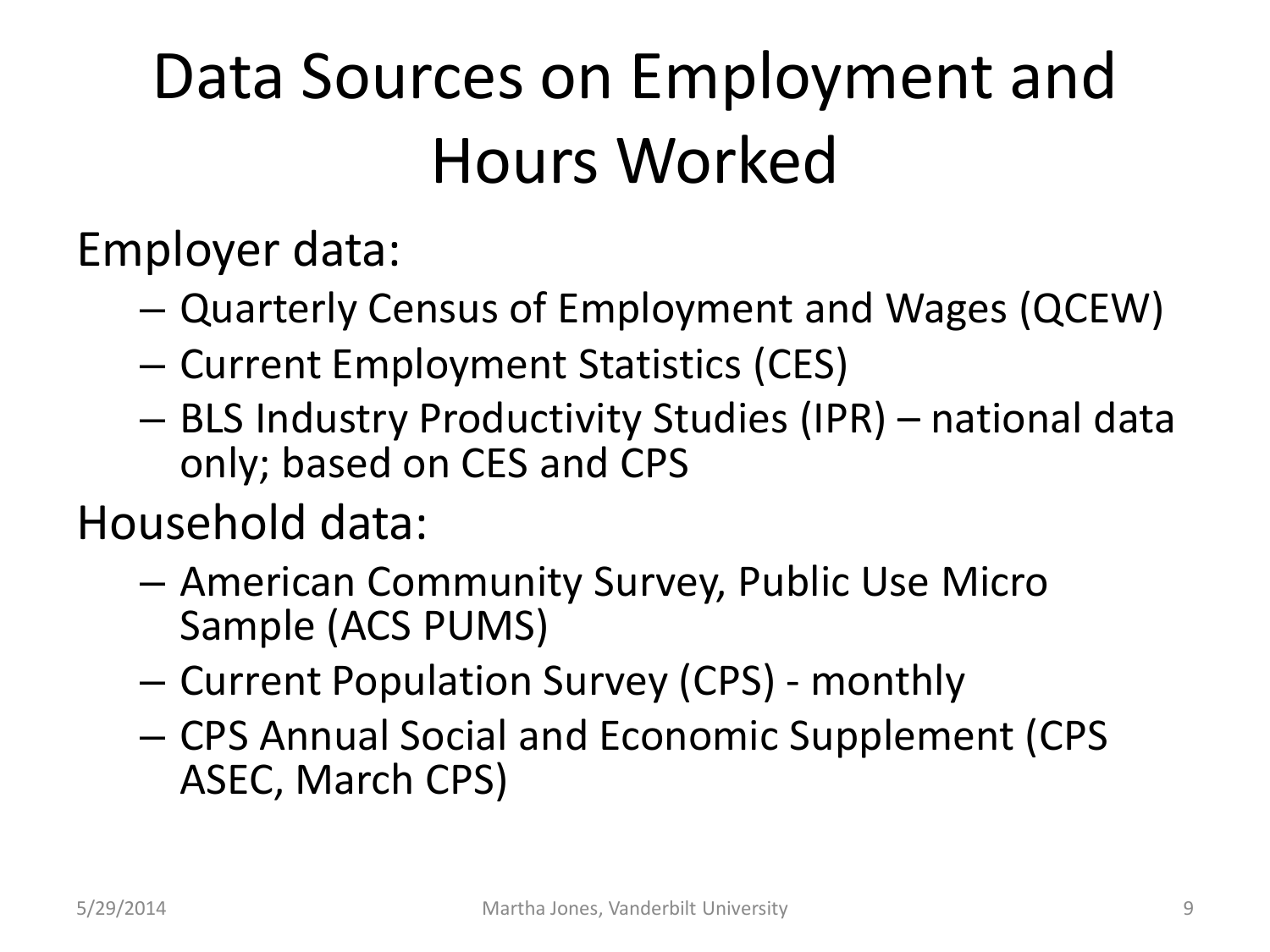## Analyses on Data Sources for Hours Worked

- Harley Frazis and Jay Stewart, "Why do BLS Hours Series Tell Different Stories about Trends in Hours Worked?" Labor in the New Economy, Oct. 2010.
- Divergent trends in CPS vs CES
	- Differences in workers covered
		- CPS all; CES production and non-supervisory
	- CPS person-based; CES jobs-based
	- CPS hours worked; CES hours paid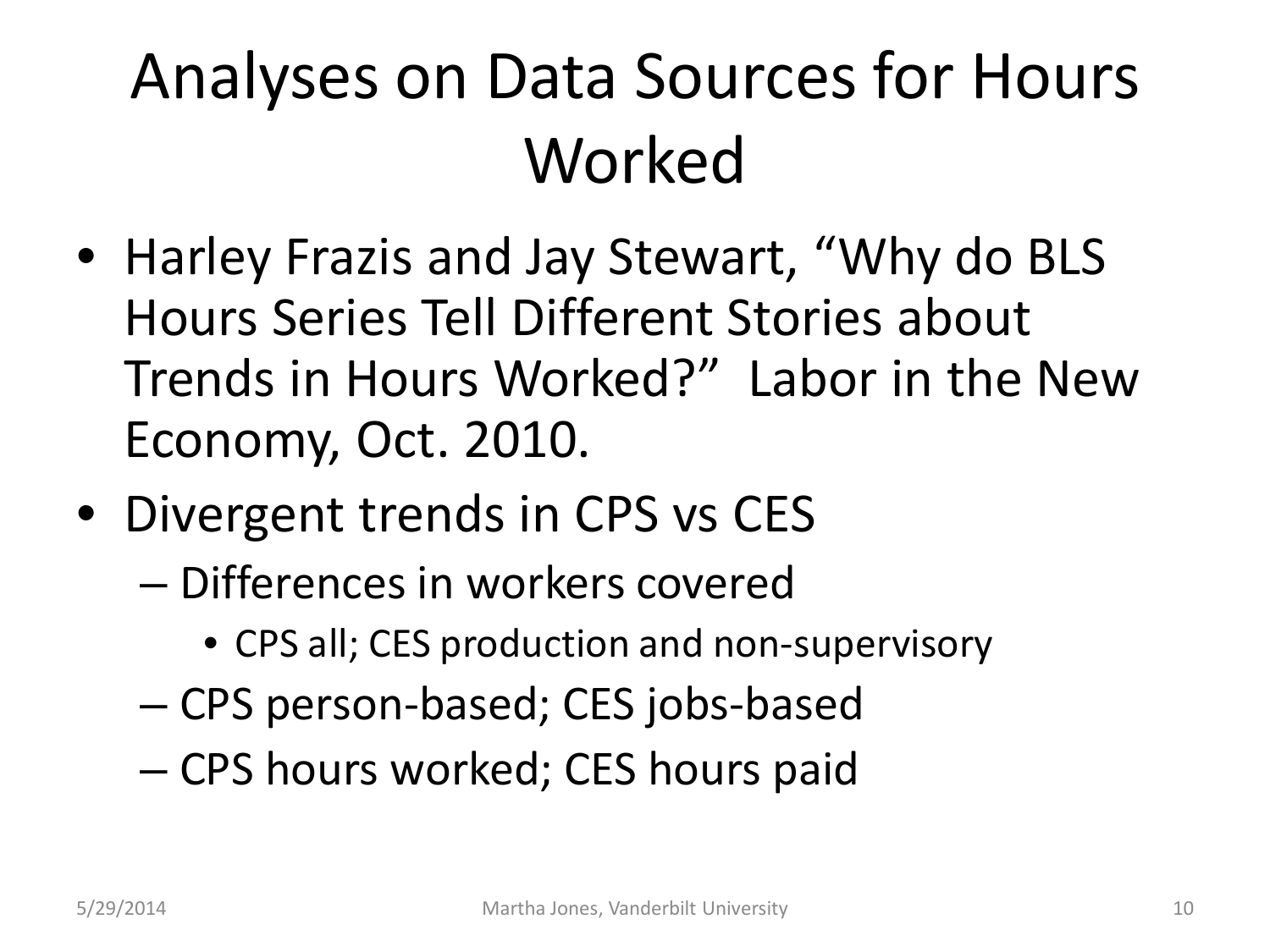## Compare sample sizes

Employer-based employment counts

- QCEW (census): ~9.0 million establishments.
- CES survey: ~557,000 worksites
- BLS SOII survey: ~230,000 private establishments

Household-based employment counts

- ACS 2011 sample size, interviews: US (2.1m HH), CA (193,800 HH), WA (43,300 HH)
- CPS survey: ~60,000 U.S. households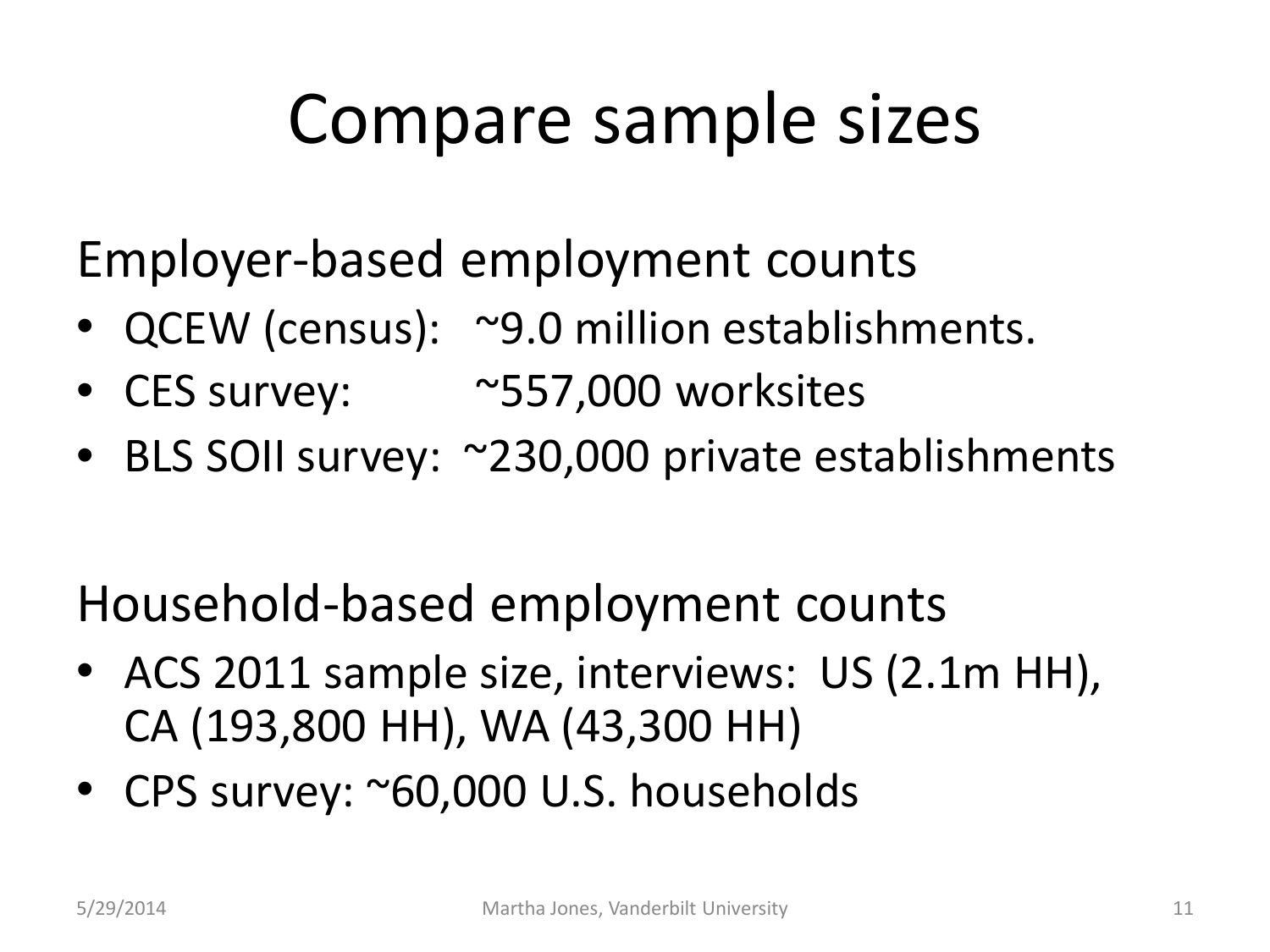Methods for calculating an FTE denominator

Method #1 : Divide "hours worked" from survey data by 2,000 hours to obtain FTE employee estimate by industry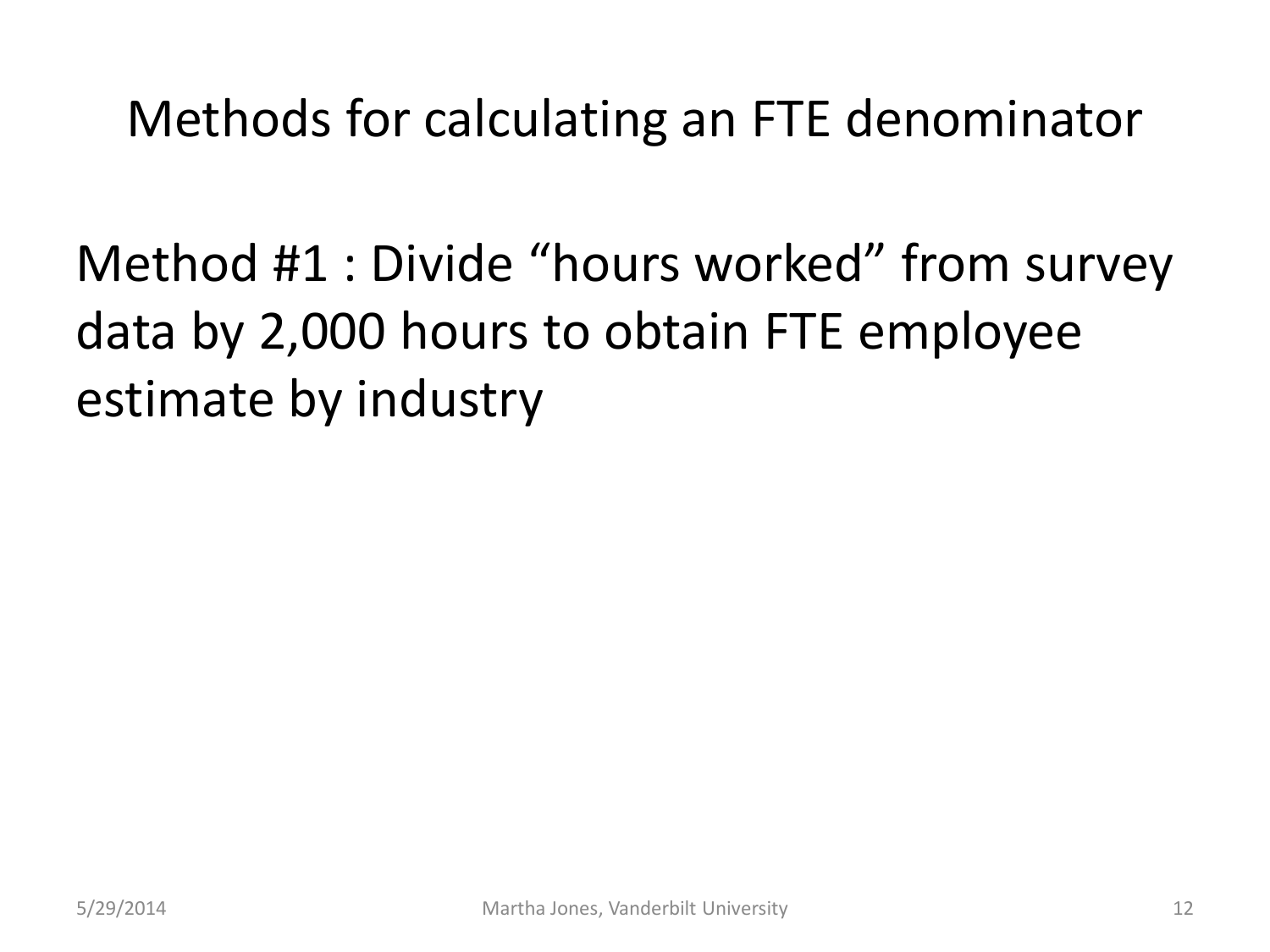Method #2 - Estimating FTEs by industry using survey data and calculate an adjustment factor: FTE/EE

## = Employees X FTEs per Employee Estimated FTEs

Data from QCEW (On employer level) Data from Surveys (On industry level)

 $FTE = 2000$  hours/year

Advantage of method #2: more detailed industry-level data. Examples: CA QCEW adjusted by U.S. IPR (FTE/Employees) CA QCEW adjusted by CA ACS (FTE/Employees) CA QCEW adjusted by CA CPS ASEC (FTE/Employees) S/29/2014 **CA QCEW adjusted by CA CPS monthly (FTE/Employees) CA QCEW adjusted by CA CPS monthly (FTE/Employees)**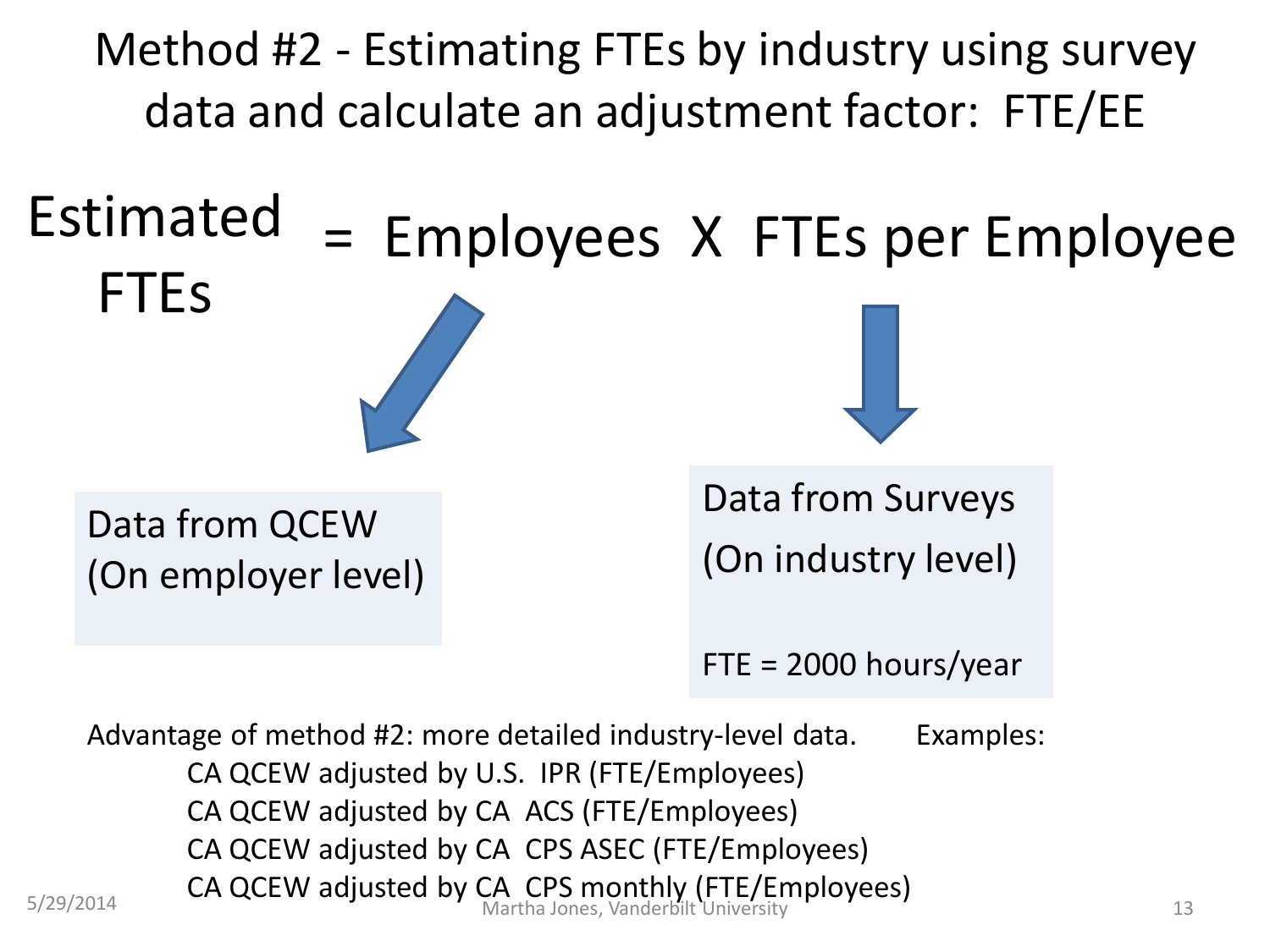Method #3 to calculate FTE employees – Use payroll data to estimate hours worked?

Hours worked = total payroll/pay per hour

Then use Method #1 to calculate FTE employee estimates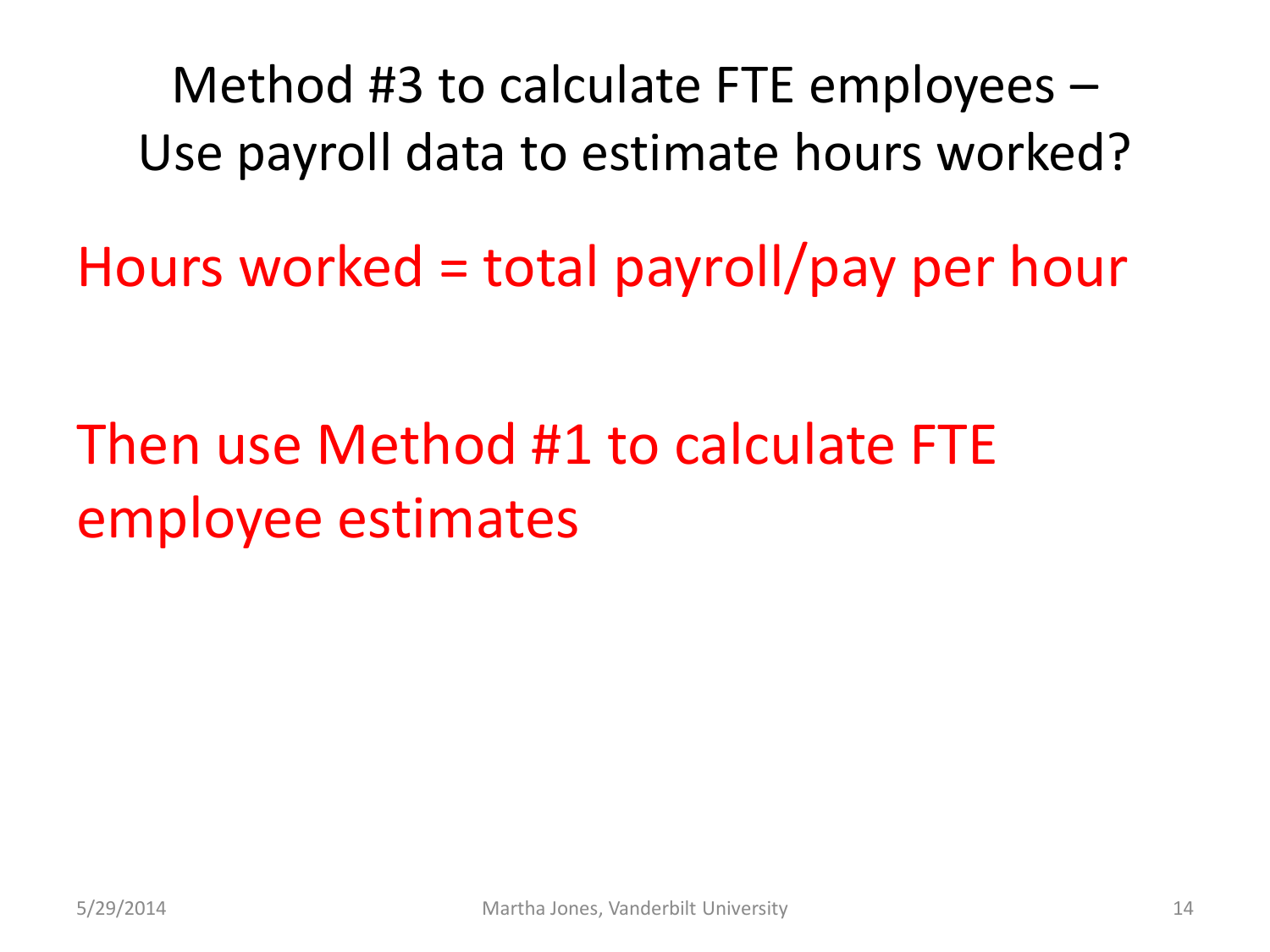# Criteria for FTE Employee Denominator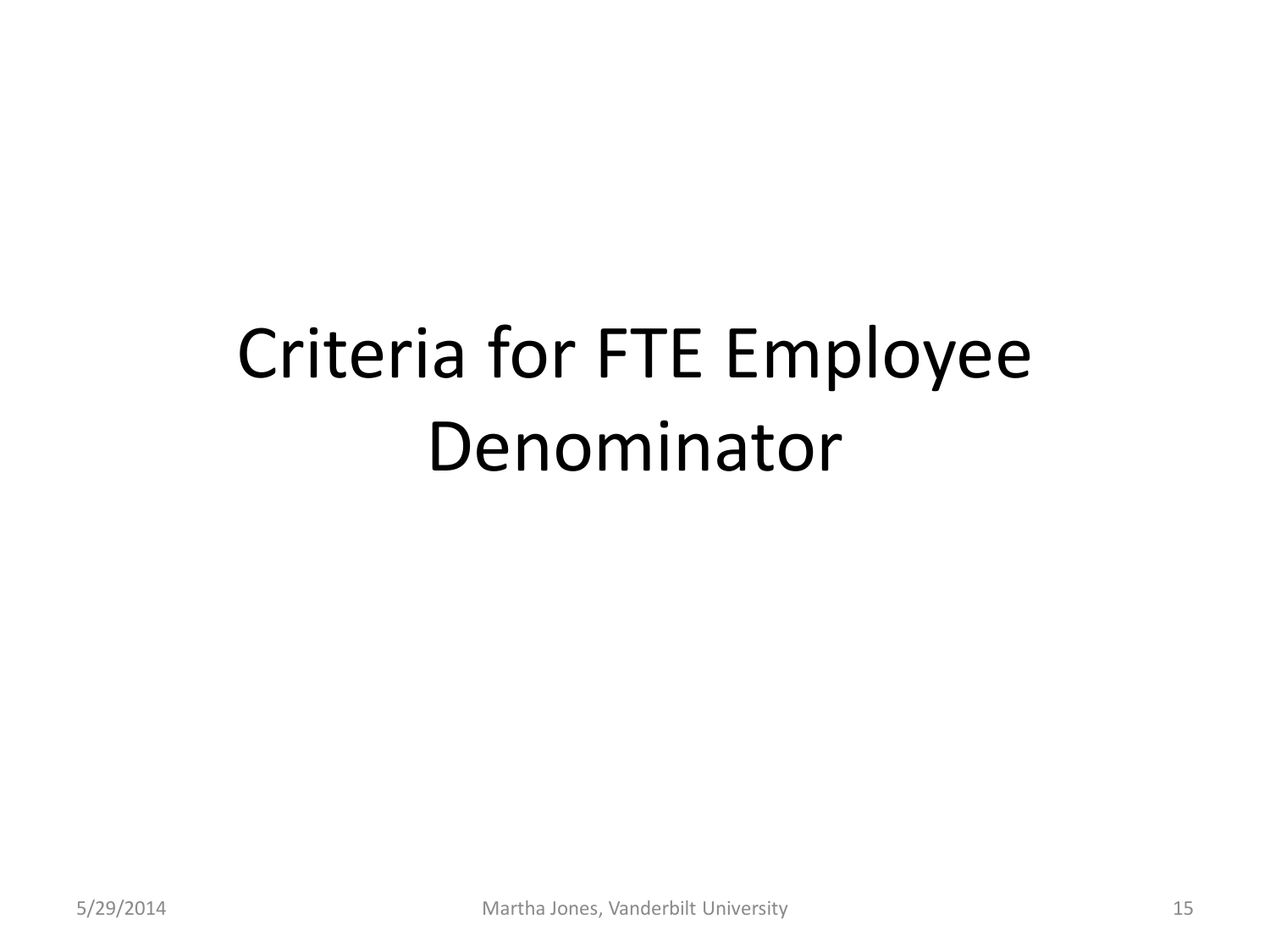## Criteria for FTE Denominator

- 1. Need hours worked data to calculate FTE employee counts
- 2. Similar data universe as numerator (similar coverage as workers' comp, i.e. exclusions and inclusions – exclude federal employees, self-employed, etc.)
- 3. Detailed NAICS industry-level data available
	- North American Industry Classification System (NAICS)
	- 11 Agriculture, Forestry, Fishing and Hunting
	- 111 Crop Production
	- 111211 Potato Farming
- 4. Minimize Relative Margin of Error for Survey Data
- 5. Timeliness
- 6. Availability at state and/or local level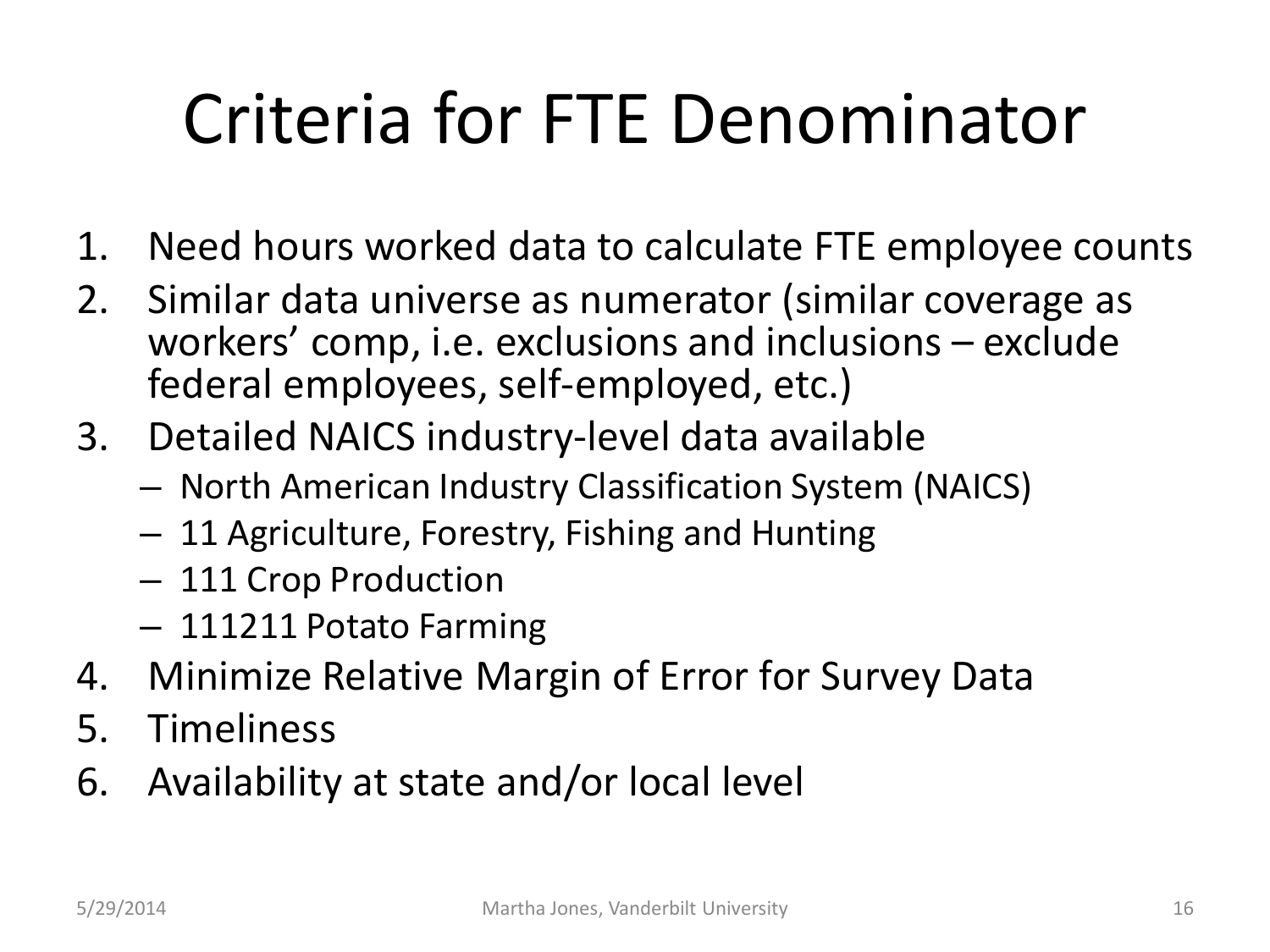### Denominator Comparison Results

|                         | <b>State-level</b><br><b>Data</b><br><b>Available?</b> | <b>FTE EE counts</b><br>or hours<br>worked data | <b>Filtered,</b><br><b>WC Data</b><br><b>Universe?</b> | <b>Broad</b><br><b>Industry</b><br><b>Categories</b> | <b>Detailed</b><br><b>NAICS</b><br><b>Categories</b> |
|-------------------------|--------------------------------------------------------|-------------------------------------------------|--------------------------------------------------------|------------------------------------------------------|------------------------------------------------------|
| <b>ACS</b>              | <b>Yes</b>                                             | <b>Yes</b>                                      | $\sim$ Yes                                             | <b>Yes</b>                                           | $^{\sim}$ No,<br>census                              |
| <b>BLS</b><br>SOII      | For most<br>states                                     | $^{\sim}$ No (implied)                          | $\sim$ Yes                                             | Yes                                                  | $\sim$ Yes, 3-<br>digit                              |
| <b>CPS</b>              | For large<br>states                                    | Yes                                             | $\sim$ Yes                                             | Yes                                                  | $^{\sim}$ No,<br>census                              |
| <b>QCEW</b>             | Yes                                                    | <b>No</b>                                       | $\sim$ Yes                                             | Yes                                                  | Yes                                                  |
| <b>IPR</b>              | <b>No</b>                                              | Yes                                             | $\sim$ Yes,<br>request                                 | Yes                                                  | Yes                                                  |
| <b>CES</b><br>5/29/2014 | Yes                                                    | Yes<br>Martha Jones, Vanderbilt University      | ?                                                      | Yes                                                  | $^{\sim}$ No,<br>supersector<br>17                   |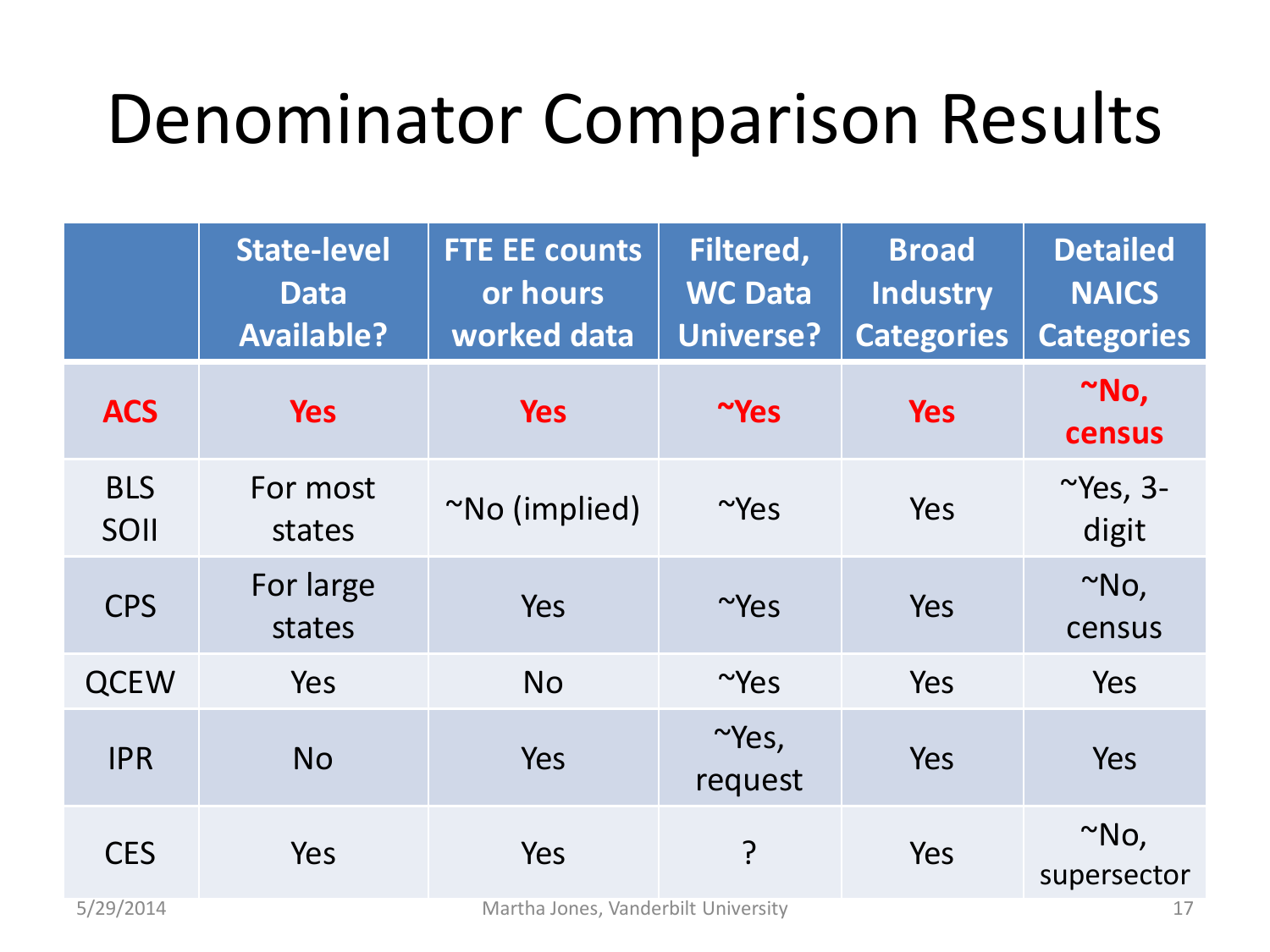#### Advantages

- ACS PUMS large sample size, available for states
- CPS monthly better question wording for hours worked than ACS; data on primary and secondary jobs; NIOSH ELF online tool (BETA) for FTE and number of workers
- IPR detailed industry data (US) for hours worked and employee counts using 4-digit NAICS codes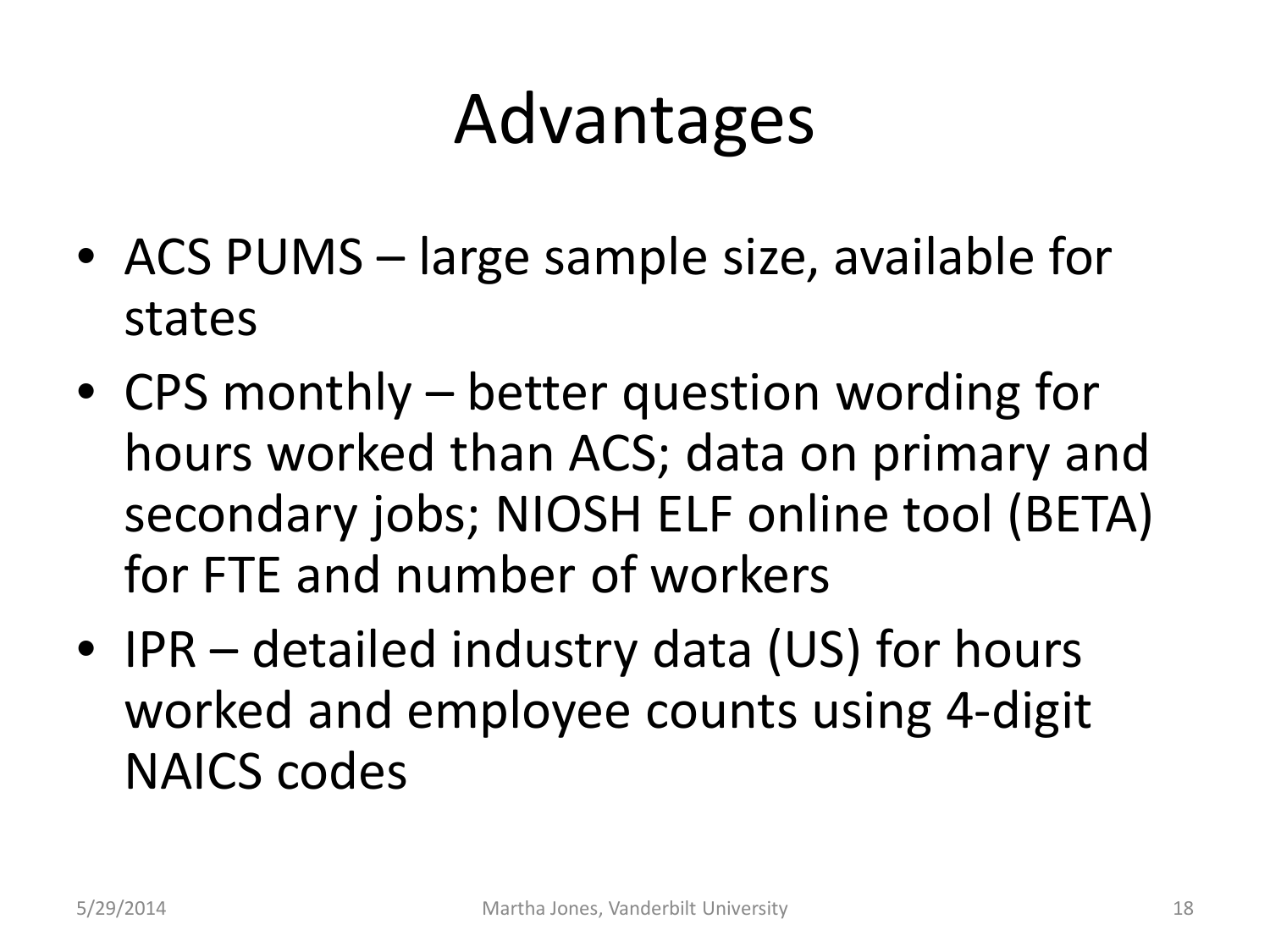#### Preliminary Results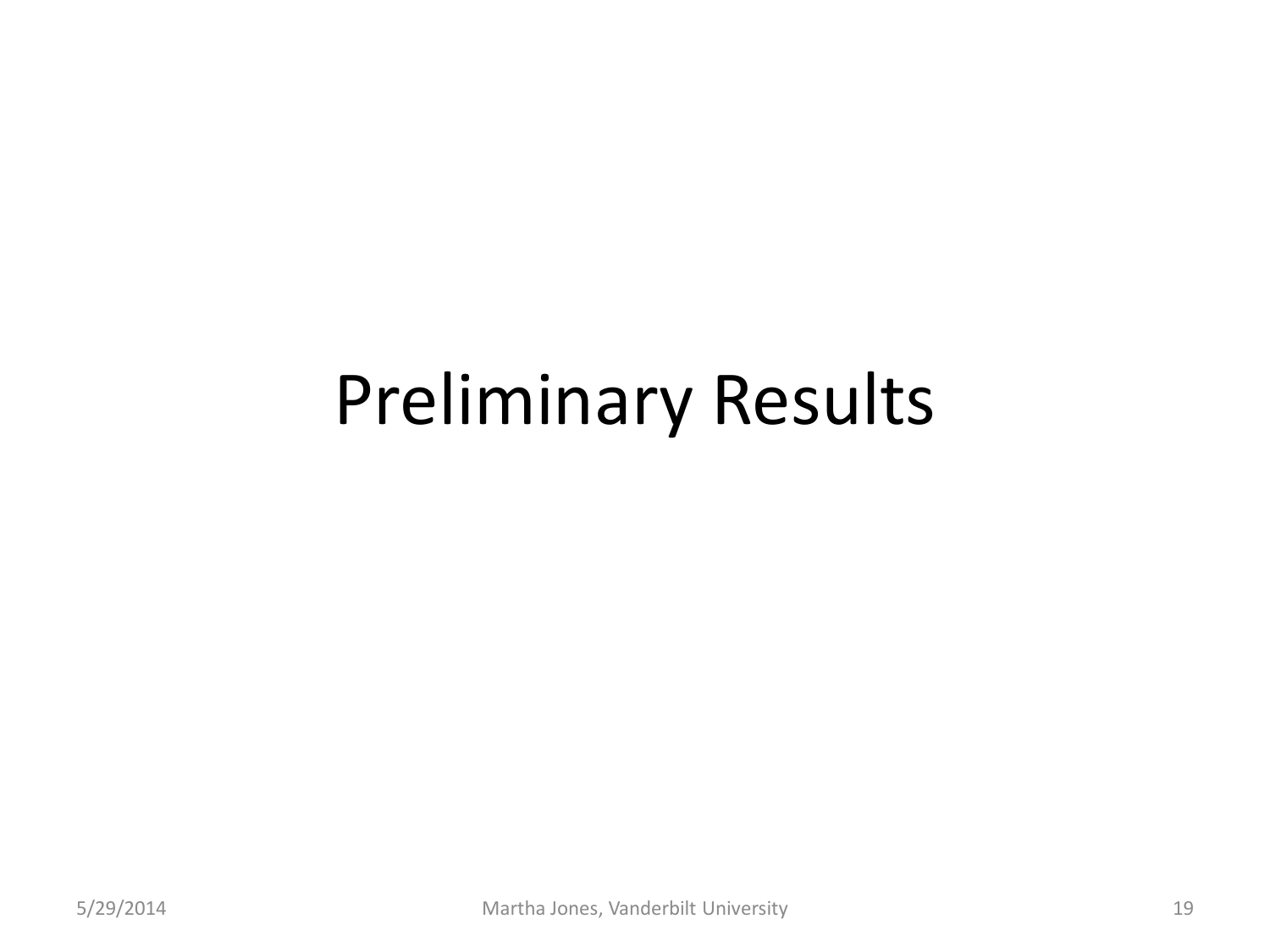#### Filtered: Total & FTE Employees, CA 2009

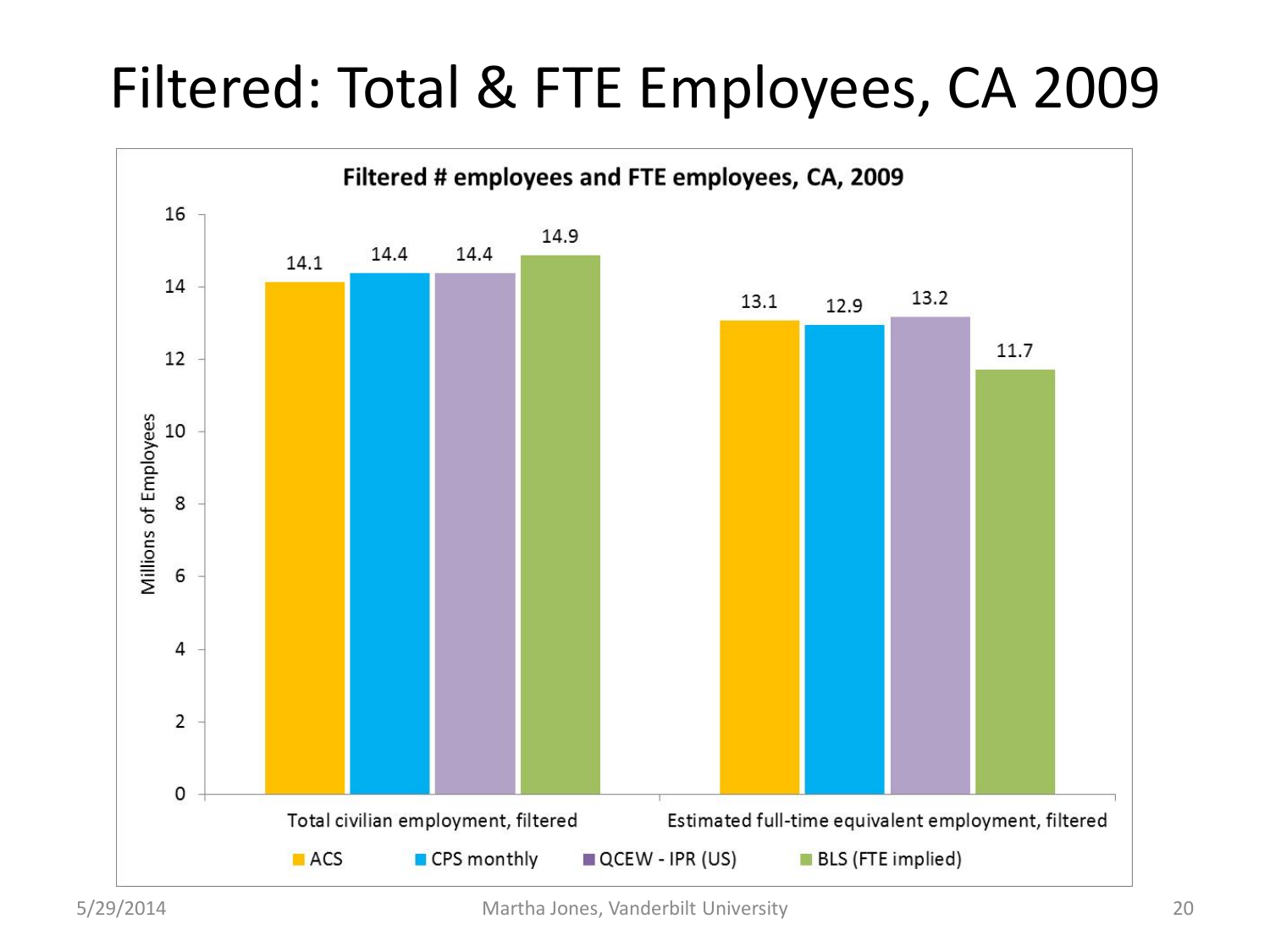## FTE/Total Employees, CA 2009

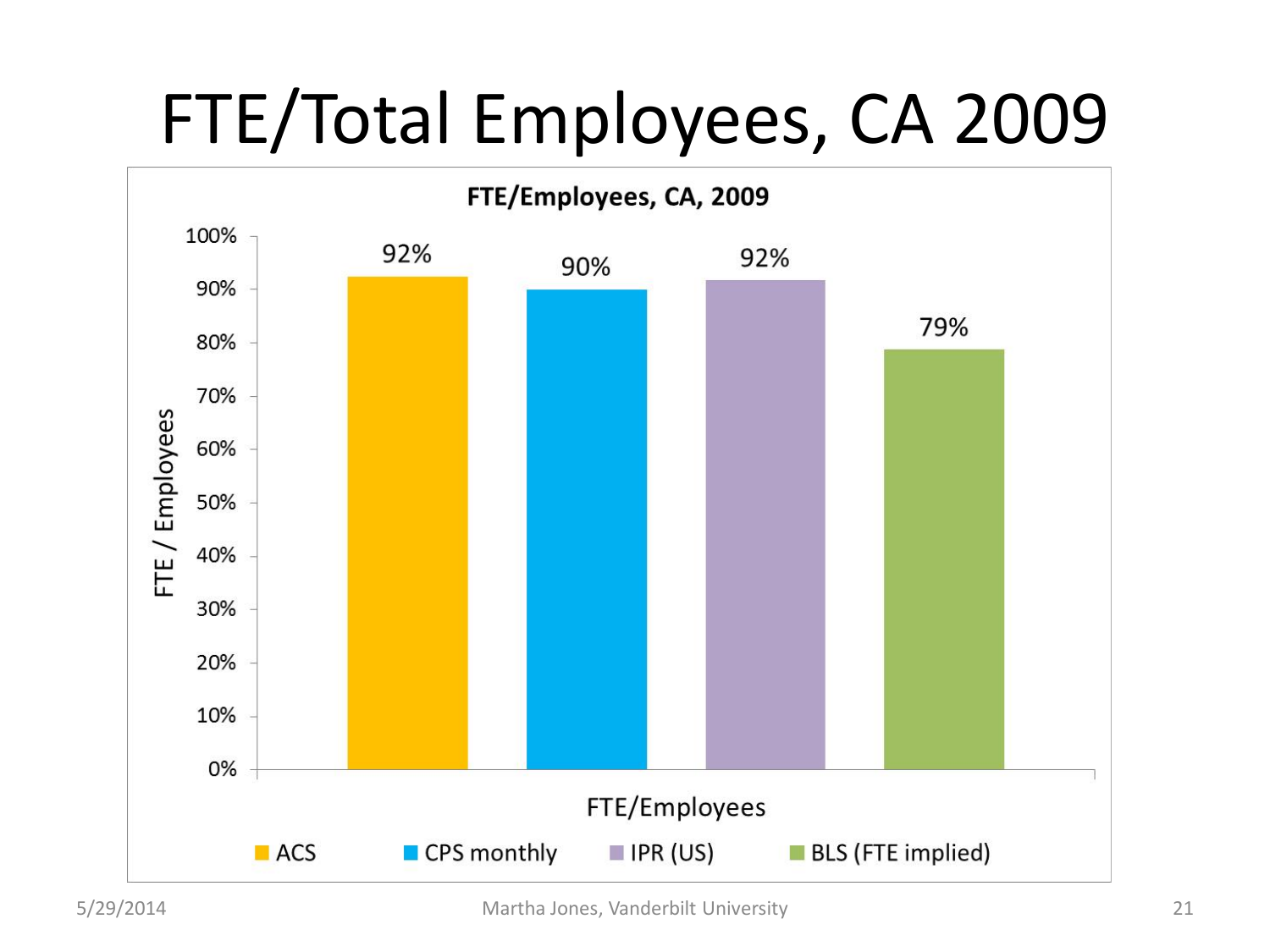## Add employer wage data FTE counts for the State of Washington

- Hours worked are reported to the State of Washington's
	- Department of Labor and Industry (L&I), workers' compensation
	- Employment Security Department on wage reports from employers ("WageFile" data)
- The following charts use WageFile data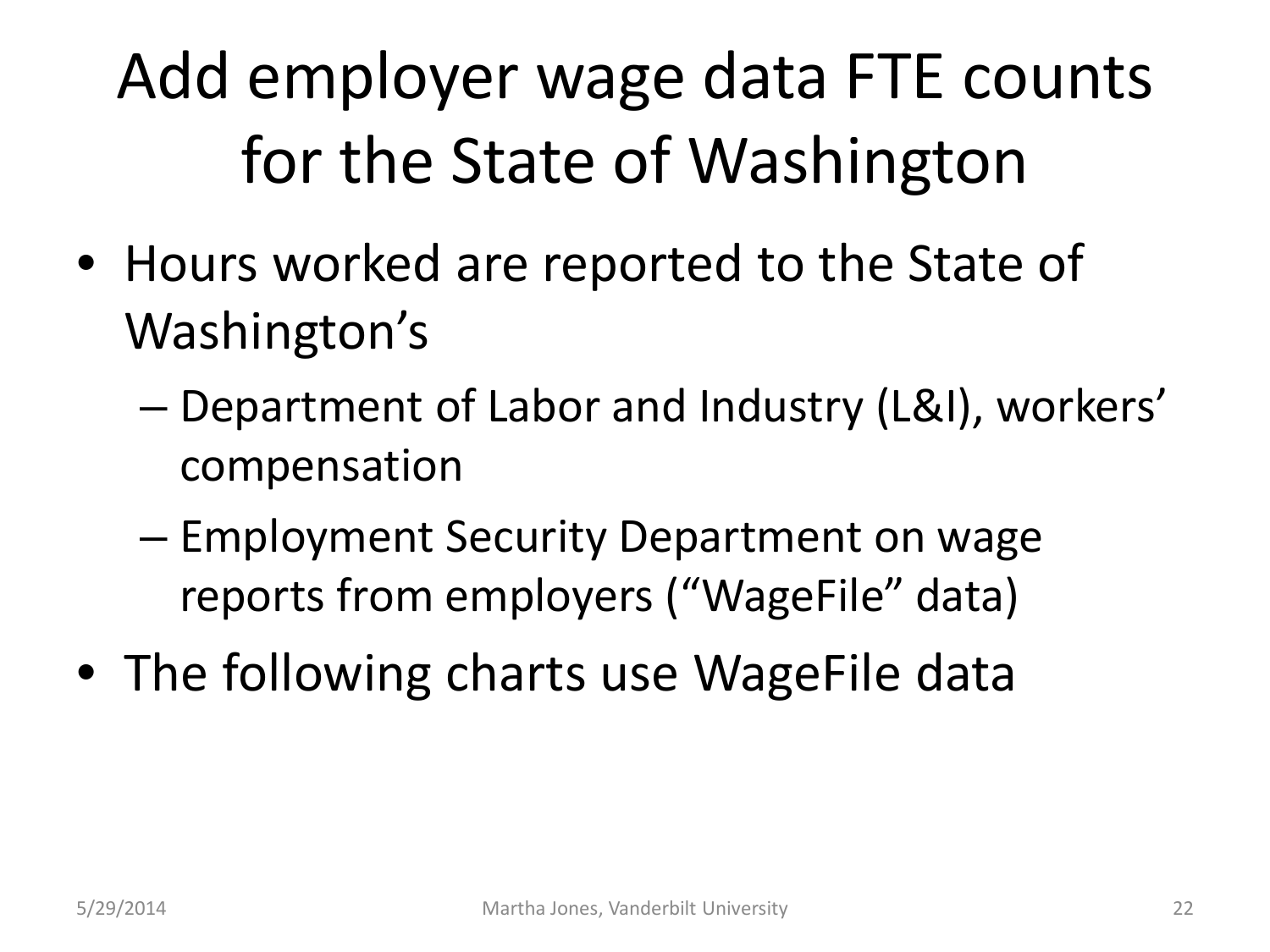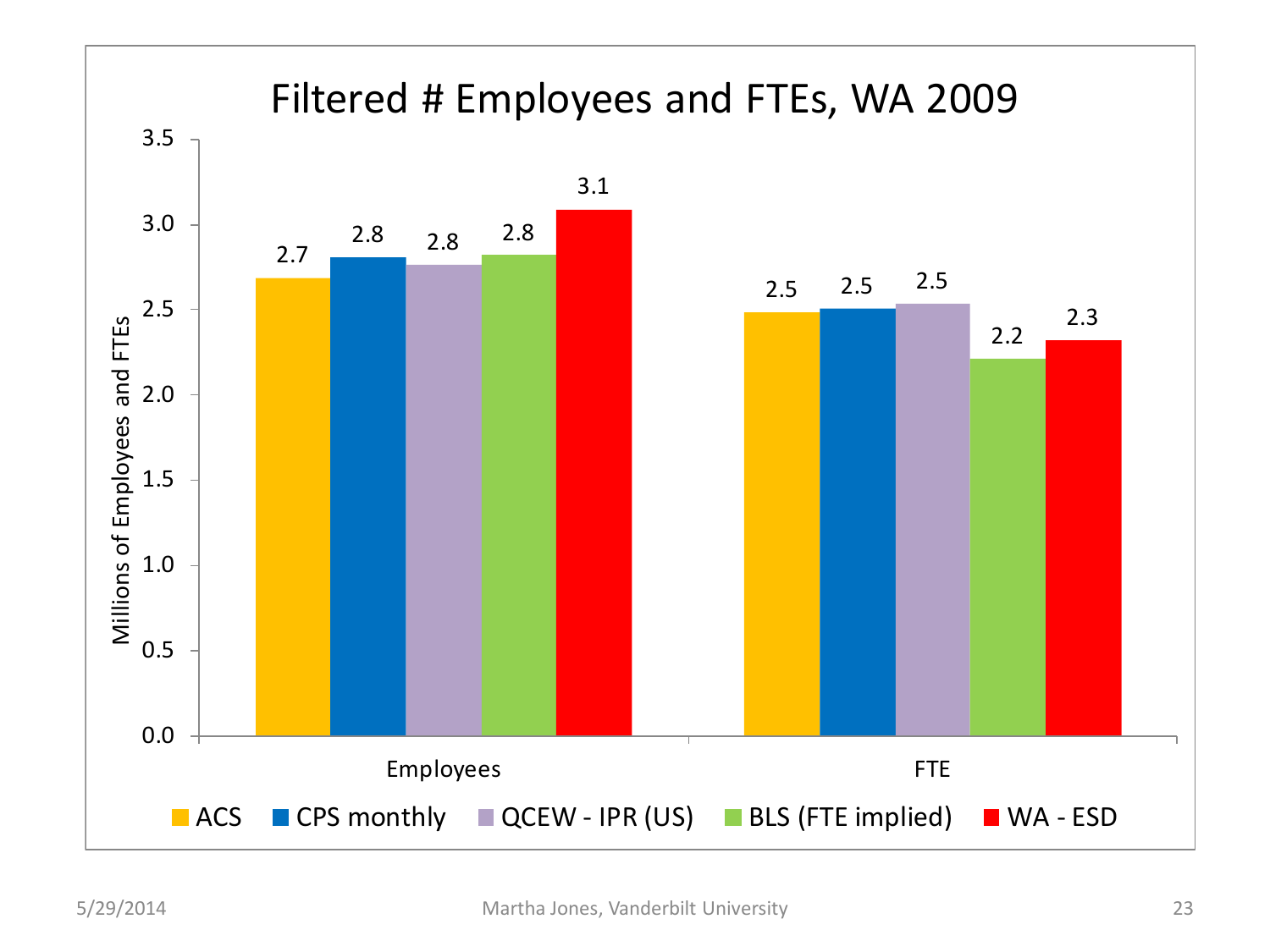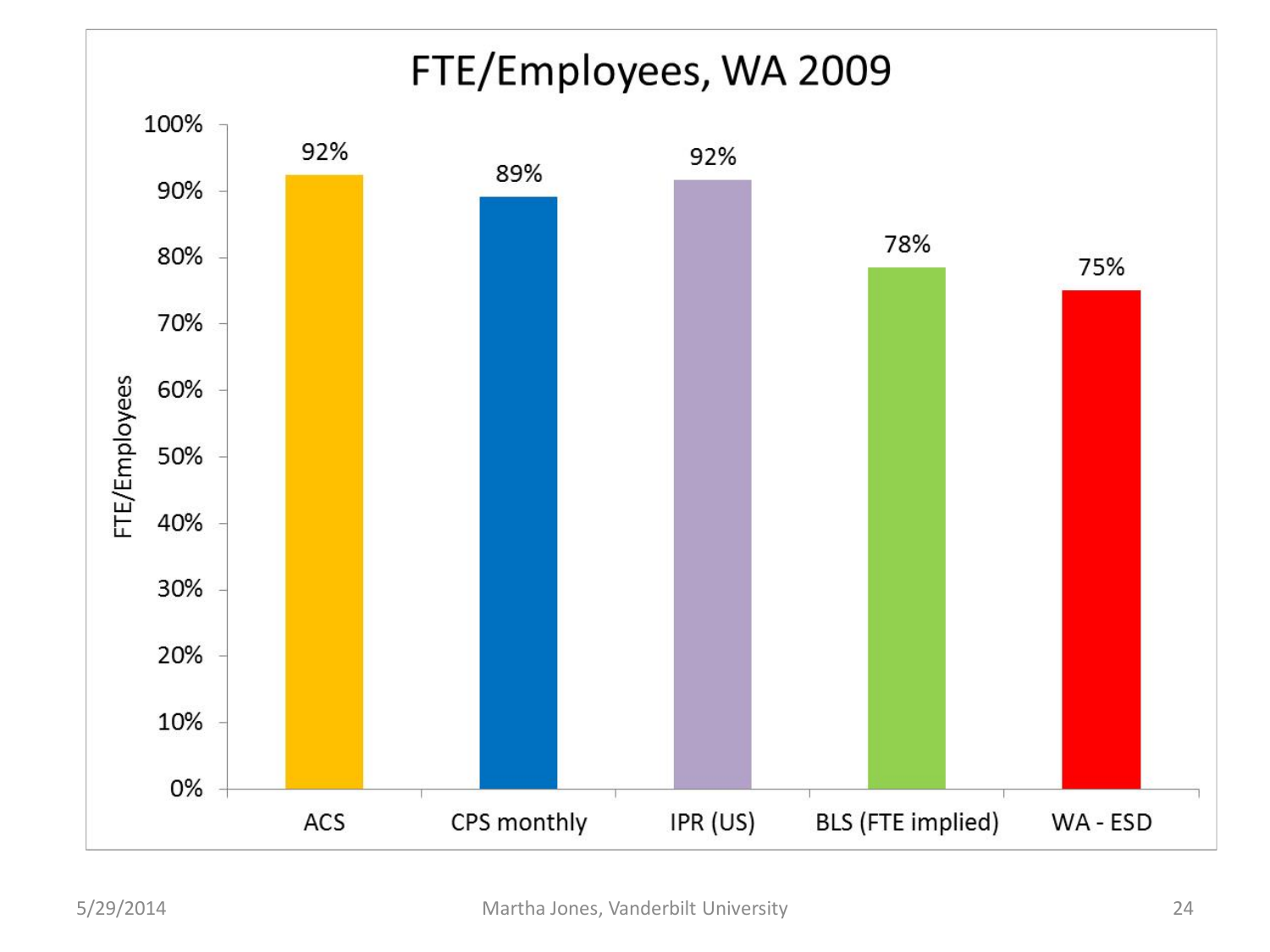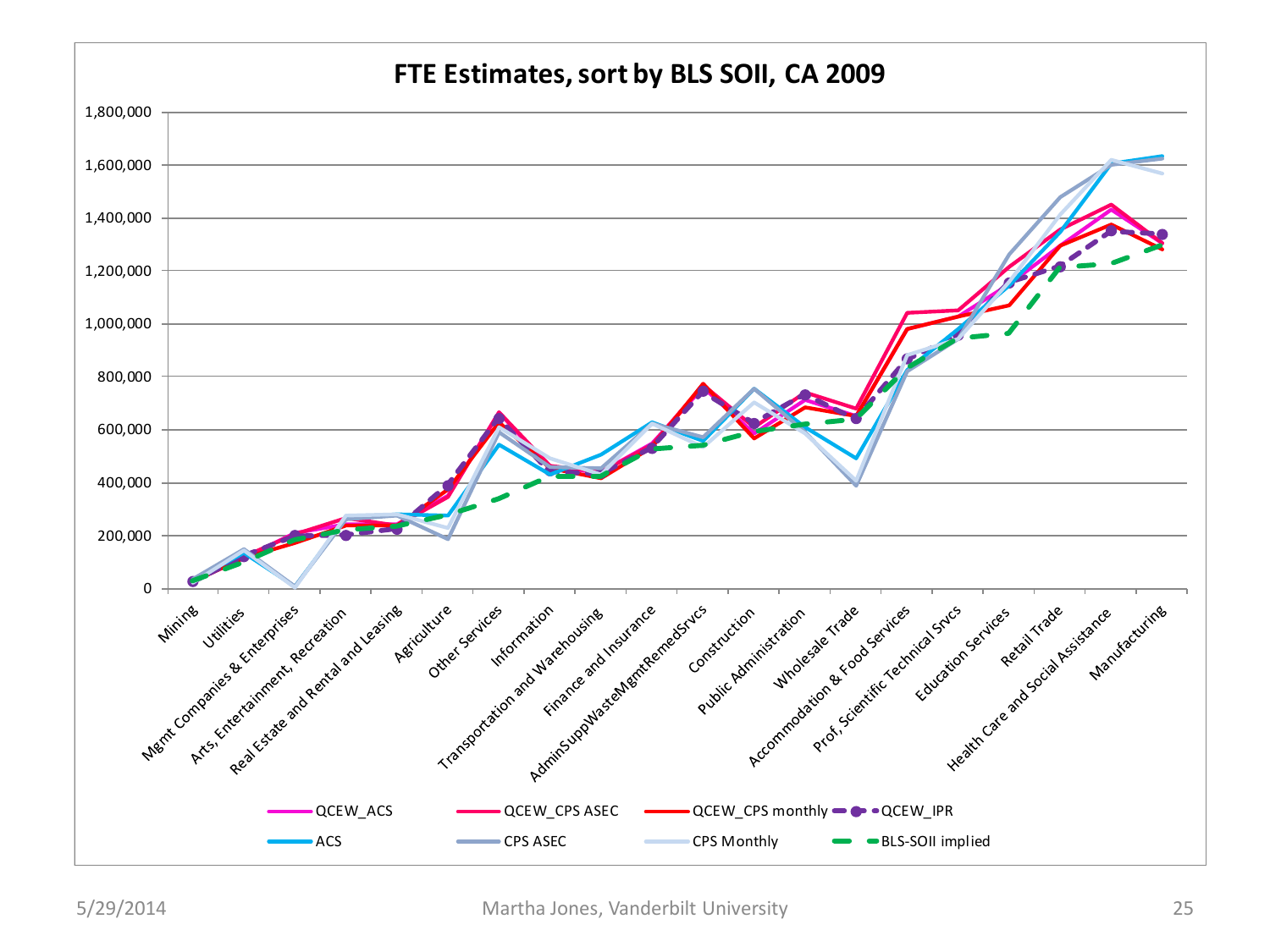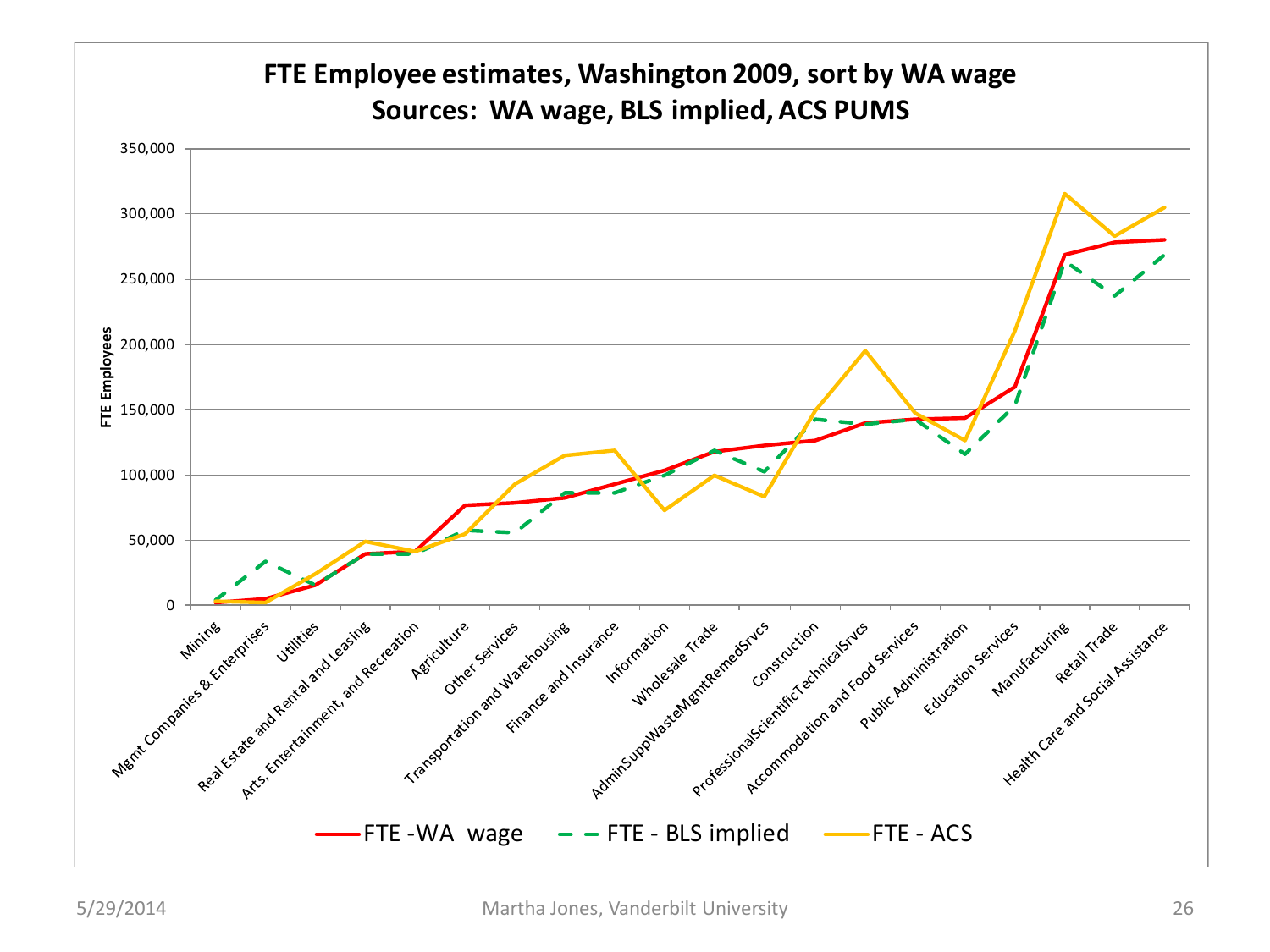#### Next:

• Using Method #2, should QCEW data be adjusted with national- or with state-level FTE adjustment factors?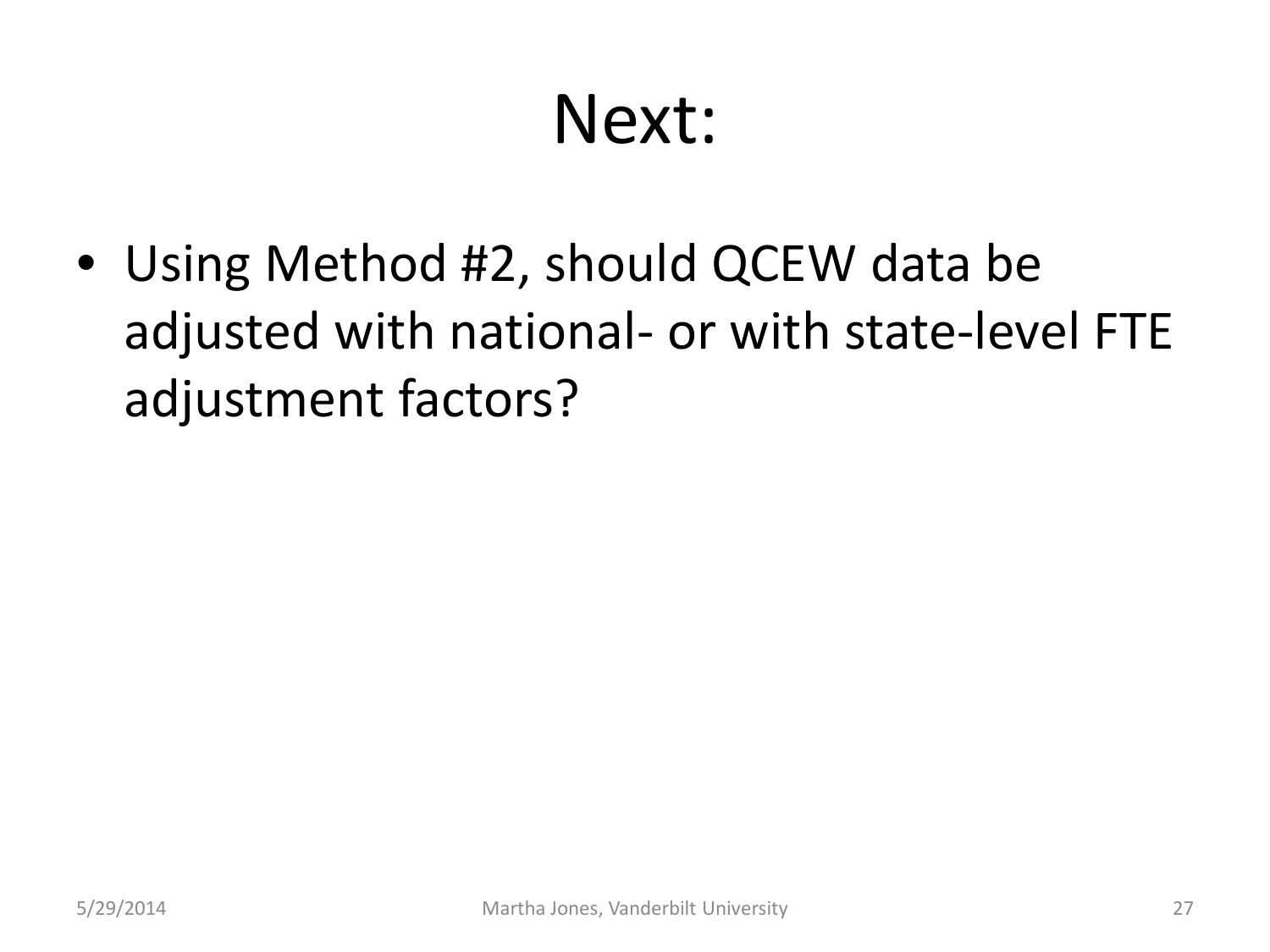#### FTE/Employees, sort by WA Wagefile, 2009

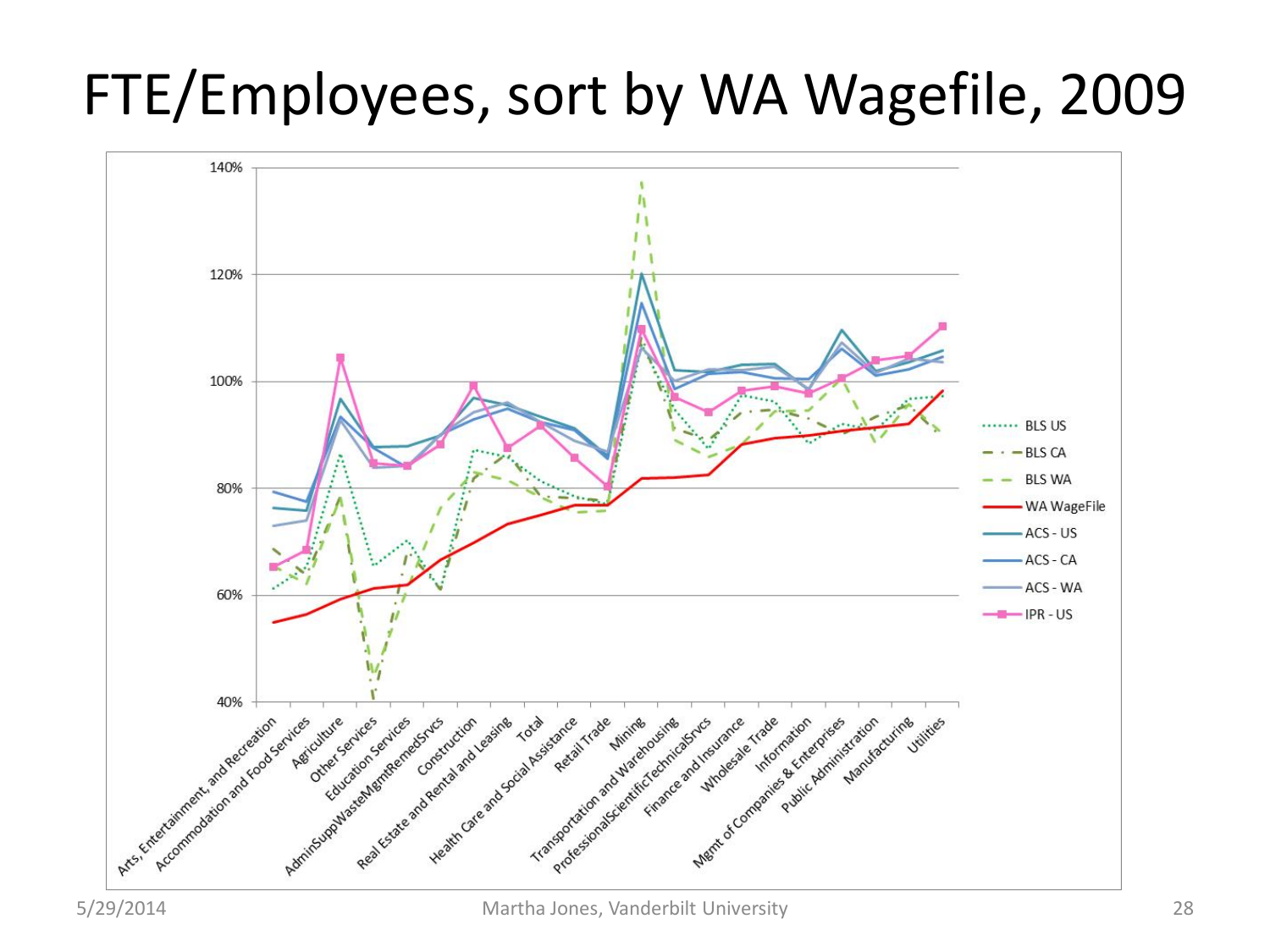## Concluding Remarks

- Method #2 (adjusting QCEW data) provides more industry detail at the employer level than Method #1
- Differences: data reported by HH vs ERs
	- Household surveys: Over-report hours worked?
	- Employers: Incentives to underreport hours paid?
- Tradeoffs: industry detail, sample size (margin of error), state-specific data vs national data